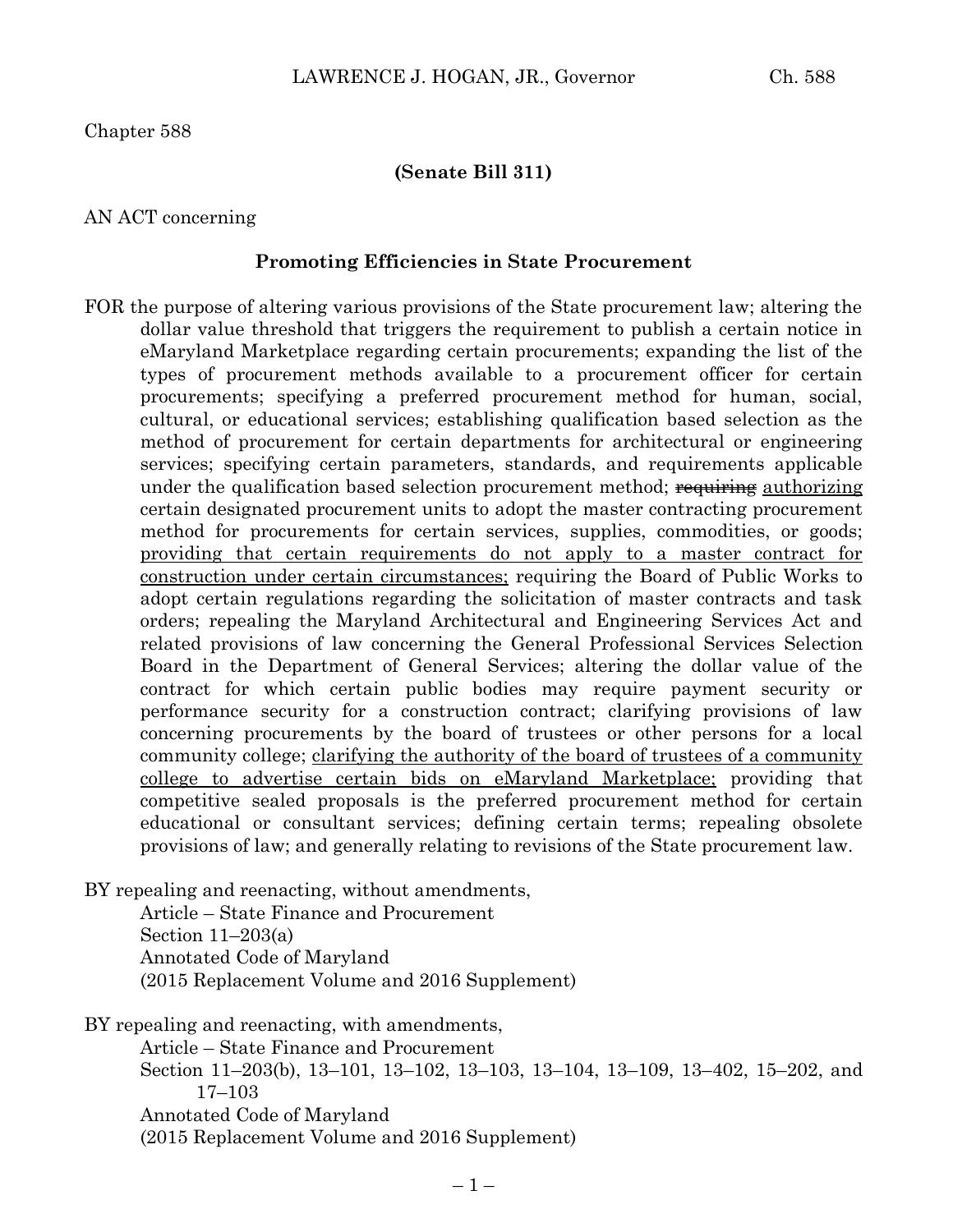BY adding to Article – State Finance and Procurement Section 13–112 and 13–114 Annotated Code of Maryland (2015 Replacement Volume and 2016 Supplement)

# BY repealing

Article – State Finance and Procurement

Section 13–301 through 13–323 and the subtitle "Subtitle 3. Architectural and Engineering Services"; and 13–401 and the subtitle "Subtitle 4. Streamlined Process for Procurement of Information Technology Services" Annotated Code of Maryland (2015 Replacement Volume and 2016 Supplement)

BY repealing and reenacting, with amendments, Article – Education Section 16–311 and 16–313 Annotated Code of Maryland (2014 Replacement Volume and 2016 Supplement)

SECTION 1. BE IT ENACTED BY THE GENERAL ASSEMBLY OF MARYLAND, That the Laws of Maryland read as follows:

# **Article – State Finance and Procurement**

# 11–203.

(a) Except as provided in subsection (b) of this section, this Division II does not apply to:

- (1) procurement by:
	- (i) the Blind Industries and Services of Maryland;
	- (ii) the Maryland State Arts Council, for the support of the arts;

(iii) the Maryland Health and Higher Educational Facilities Authority, if no State money is to be spent on a procurement contract;

(iv) the Maryland Industrial Training Program or the Partnership for Workforce Quality Program in the Department of Commerce, for training services or programs for new or expanding businesses or industries or businesses or industries in transition;

(v) the Maryland Food Center Authority, to the extent the Authority is exempt under Title 10, Subtitle 2 of the Economic Development Article;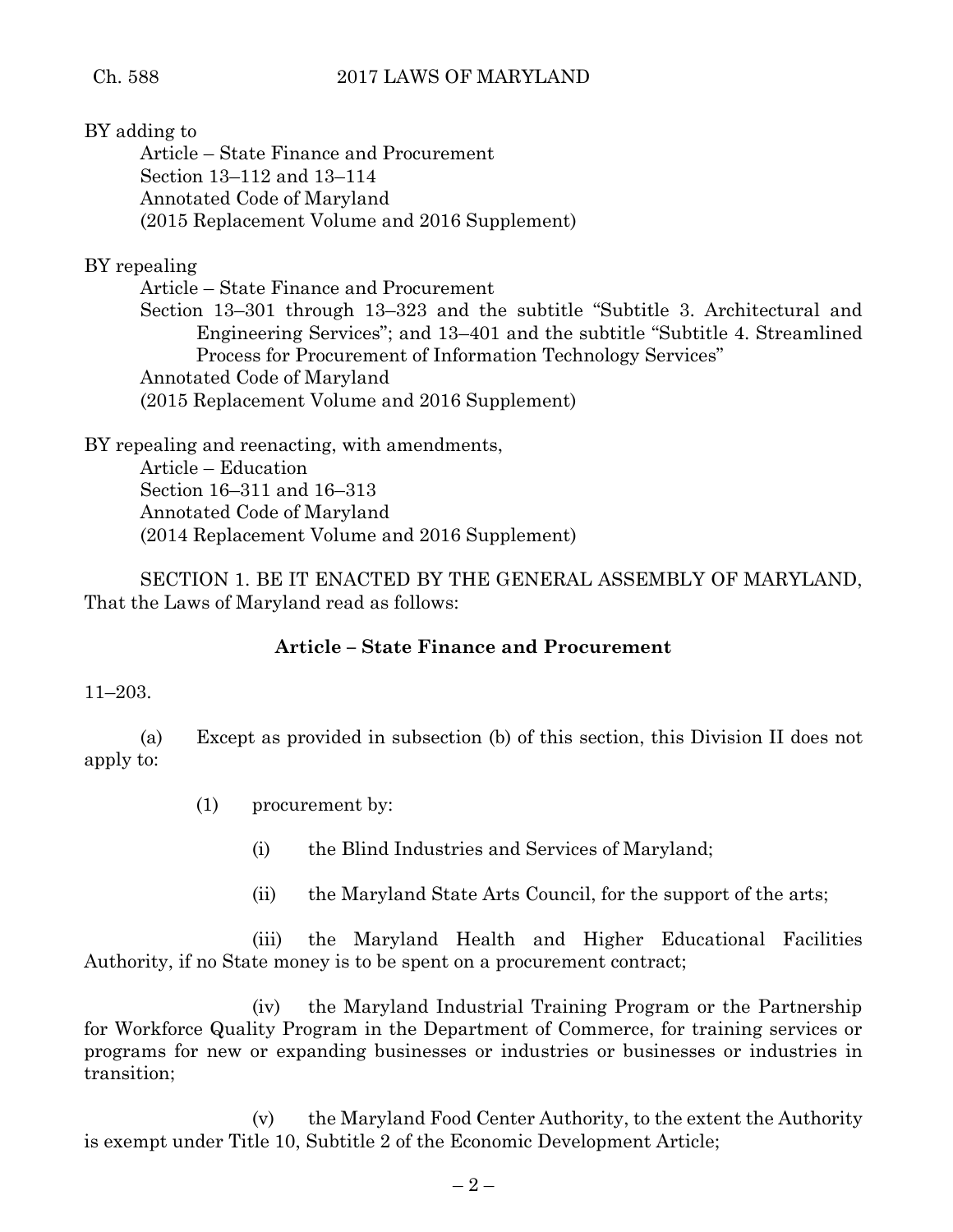(vi) the Maryland Public Broadcasting Commission:

1. for services of artists for educational and cultural television productions;

2. when planning for or fulfilling the obligations of grants or cooperative agreements that support the educational and cultural activities of the Commission; or

3. for procurement contracts needed to implement the repacking requirements of the Federal Spectrum Incentive Act;

(vii) public institutions of higher education, for cultural, entertainment, and intercollegiate athletic procurement contracts;

(viii) the Maryland State Planning Council on Developmental Disabilities, for services to support demonstration, pilot, and training programs;

(ix) the Maryland Historical Trust for:

1. surveying and evaluating architecturally, archeologically, historically, or culturally significant properties; and

2. other than as to architectural services, preparing historic preservation planning documents and educational material;

(x) the University of Maryland, for University College Overseas Programs, if the University adopts regulations that:

1. establish policies and procedures governing procurement for University College Overseas Programs; and

2. promote the purposes stated in  $\S 11-201(a)$  of this subtitle;

(xi) the Department of Commerce, for negotiating and entering into private sector cooperative marketing projects that directly enhance promotion of Maryland and the tourism industry where there will be a private sector contribution to the project of not less than 50% of the total cost of the project, if the project is reviewed by the Attorney General and approved by the Secretary of Commerce or the Secretary's designee;

(xii) the Rural Maryland Council;

(xiii) the Maryland State Lottery and Gaming Control Agency, for negotiating and entering into private sector cooperative marketing projects that directly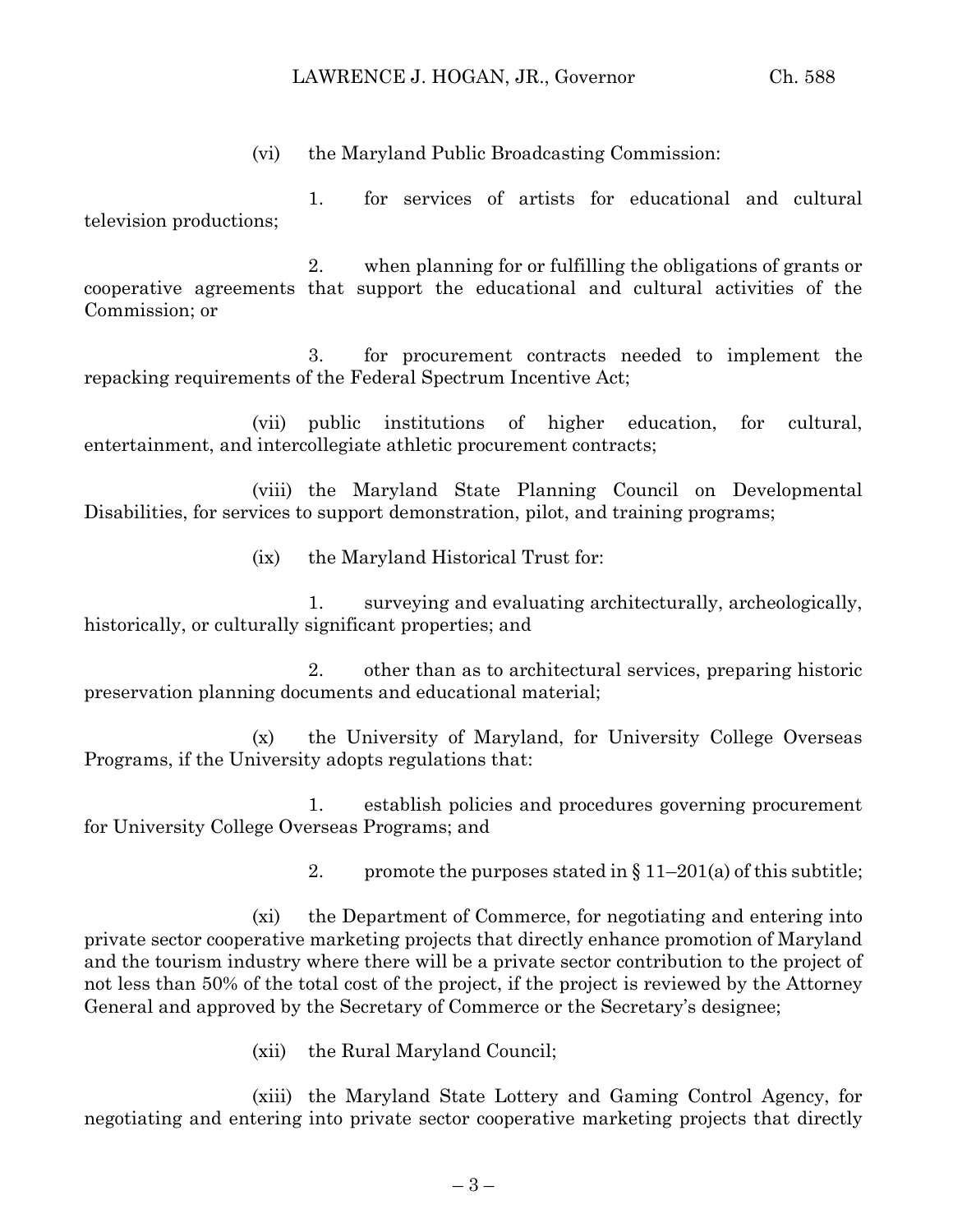enhance promotion of the Maryland State Lottery and its products, if the cooperative marketing project:

1. provides a substantive promotional or marketing value that the lottery determines acceptable in exchange for advertising or other promotional activities provided by the lottery;

2. does not involve the advertising or other promotion of alcohol or tobacco products; and

3. is reviewed by the Attorney General and approved by the Maryland Lottery Director or the Director's designee;

(xiv) the Maryland Health Insurance Plan established under Title 14, Subtitle 5 of the Insurance Article;

(xv) the Maryland Energy Administration, when negotiating or entering into grants or cooperative agreements with private entities to meet federal specifications or solicitation requirements related to energy conservation, energy efficiency, or renewable energy projects that benefit the State;

(xvi) the Maryland Developmental Disabilities Administration of the Department of Health and Mental Hygiene for family and individual support services, and individual family care services, as those terms are defined by the Department of Health and Mental Hygiene in regulation;

(xvii) the Department of General Services for the renovation of a structure that:

1. was built during the 18th or 19th century; and

2. is listed in or eligible for listing in the National Register of

Historic Places; and

(xviii) the Department of Natural Resources, for negotiating or entering into grants, agreements, or partnerships with nonprofit entities related to conservation service opportunities;

- (2) procurement by a unit from:
	- (i) another unit;
	- (ii) a political subdivision of the State;
	- (iii) an agency of a political subdivision of the State;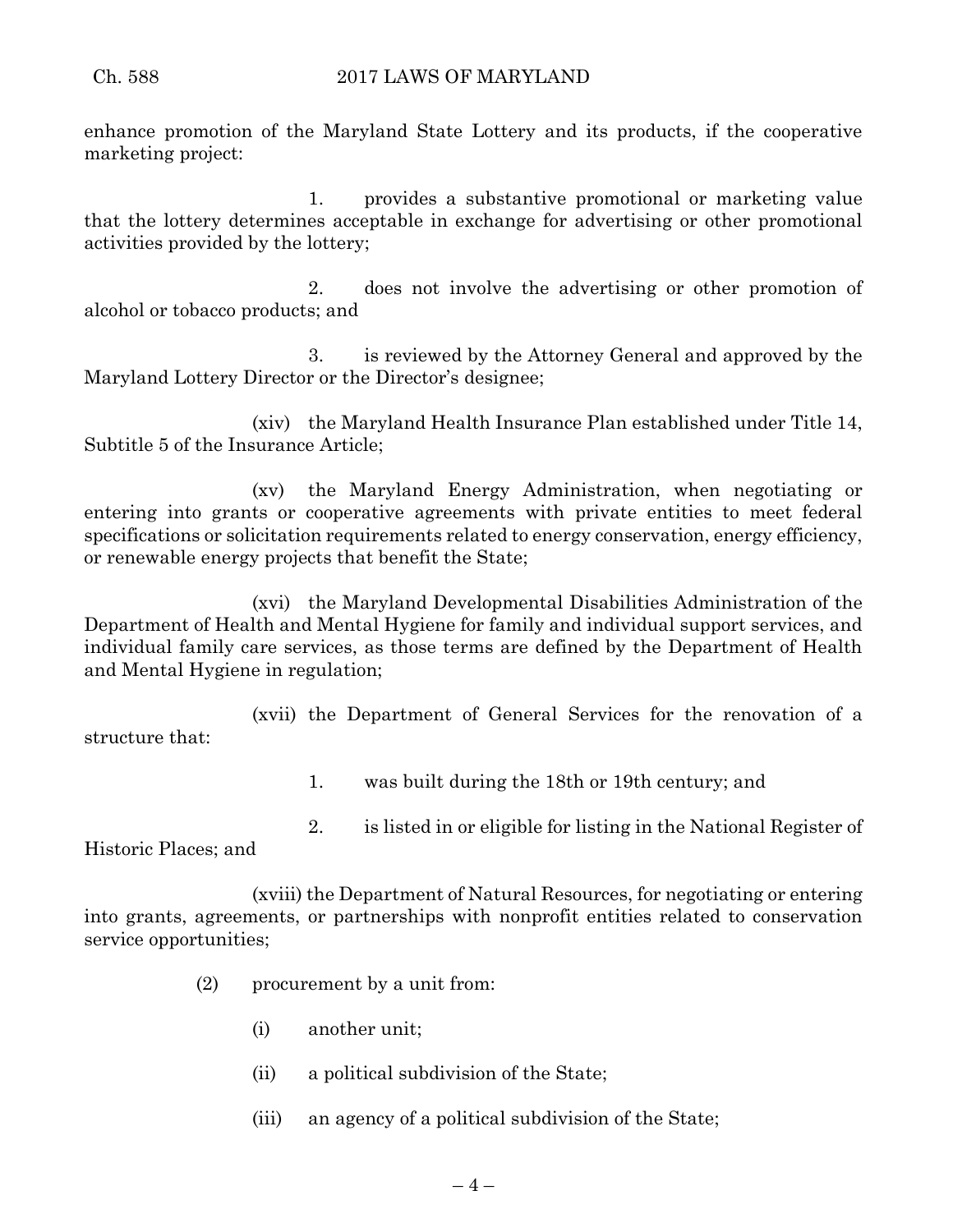(iv) a government, including the government of another state, of the United States, or of another country;

(v) an agency or political subdivision of a government; or

(vi) a bistate, multistate, bicounty, or multicounty governmental agency; or

- (3) procurement in support of enterprise activities for the purpose of:
	- (i) direct resale; or
	- (ii) remanufacture and subsequent resale.

(b) (1) The following provisions of this Division II apply to each procurement enumerated in subsection (a) of this section:

- (i)  $§ 11-205$  of this subtitle ("Collusion");
- (ii) § 10–204 of this article ("Approval for designated contracts");

(iii) Title 12, Subtitle 2 of this article ("Supervision of Capital Expenditures and Real Property Leases");

(iv) § 13–219 of this article ("Required clauses – Nondiscrimination clause");

(v) § 13–221 of this article ("Disclosures to Secretary of State");

(vi) Title 12, Subtitle 4 of this article ("Policies and Procedures for Exempt Units");

(vii) § 15–112 of this article ("Change orders");

(viii) Title 16 of this article ("Suspension and Debarment of Contractors"); and

(ix) Title 17 of this article ("Special Provisions – State and Local Subdivisions").

(2) Except for procurement under subsection  $(a)(1)(i)$  and  $(xi)$  and  $(2)(i)$  and (vi) of this section, the provisions of Title 14, Subtitle 3 of this article ("Minority Business Participation") shall apply to each procurement enumerated in subsection (a) of this section.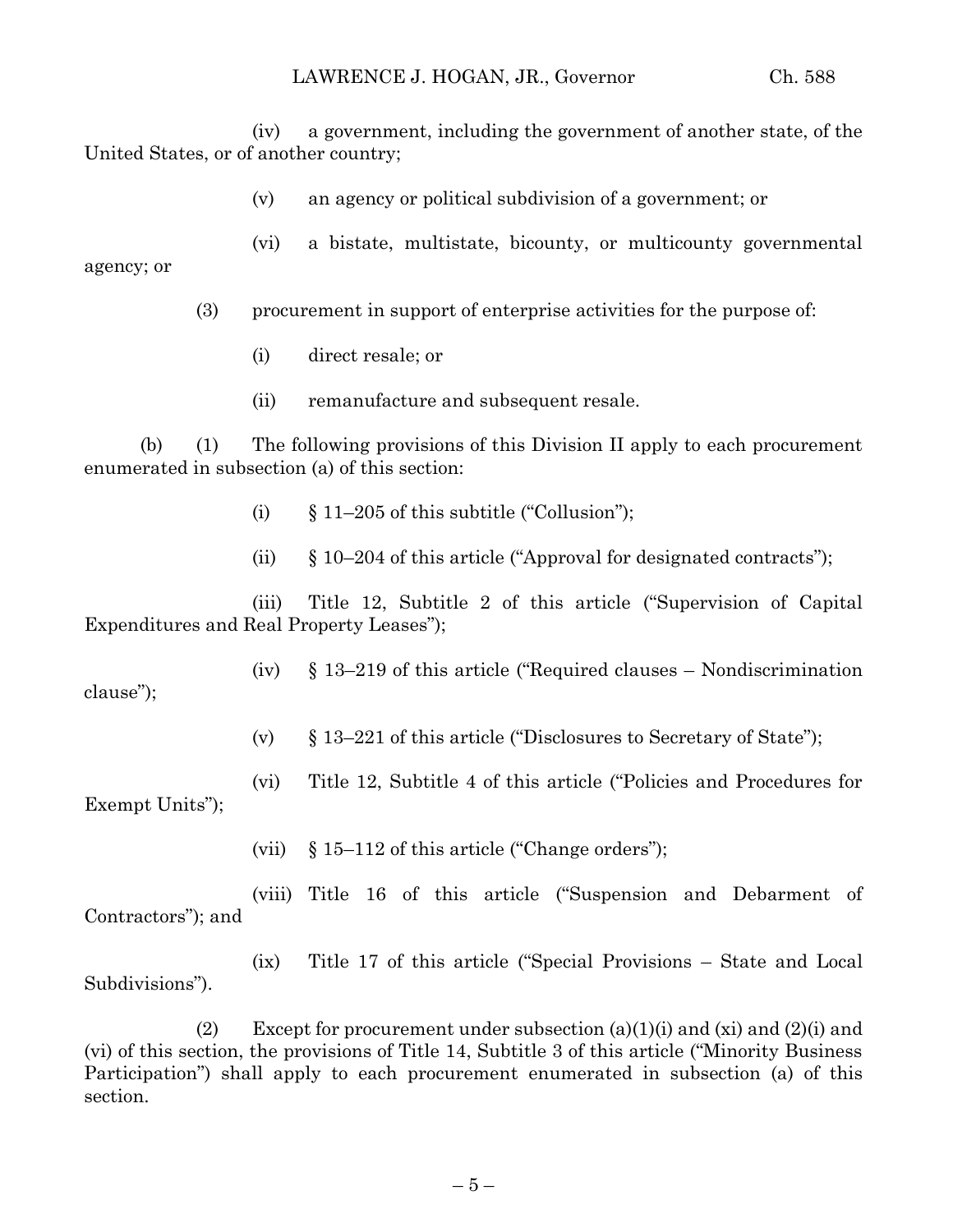(3) A procurement by an entity listed in subsection  $(a)(1)(i)$  through  $(xiii)$ and (xvii) of this section shall be made under procedures that promote the purposes stated in  $\{11-201(a)$  of this subtitle.

(4) (i) A unit that procures human, social, or educational services from an entity enumerated in subsection (a)(2) of this section shall publish in eMaryland Marketplace notice of a procurement contract or an extension or renewal of a procurement contract if:

1. the procurement contract, extension, or renewal costs more than **[**\$25,000**] \$50,000**; and

2. the procurement is made for 3rd party clients described in § 13–106 of this article.

(ii) The notice required under this paragraph shall be published not more than 30 days after the execution and approval of the procurement contract or the extension or renewal of the procurement contract.

(5) The purchase of advisory services from the General Selection Board or the Transportation Selection Board under § 13–305 of this article shall be governed by the Maryland Architectural and Engineering Services Act.

13–101.

- (a) In this subtitle the following words have the meanings indicated.
- **(B) "DESIGNATED PROCUREMENT UNIT" MEANS:**
	- **(1) THE DEPARTMENT OF BUDGET AND MANAGEMENT;**
	- **(2) THE DEPARTMENT OF GENERAL SERVICES;**
	- **(3) THE DEPARTMENT OF INFORMATION TECHNOLOGY; OR**

# **(4) THE DEPARTMENT OF TRANSPORTATION.**

**[**(b)**] (C)** "eMaryland Marketplace" means the Internet–based procurement system managed by the Department of General Services.

**[**(c)**] (D)** "Evaluated bid price" means the price of a bid after adjustment in accordance with objective measurable criteria.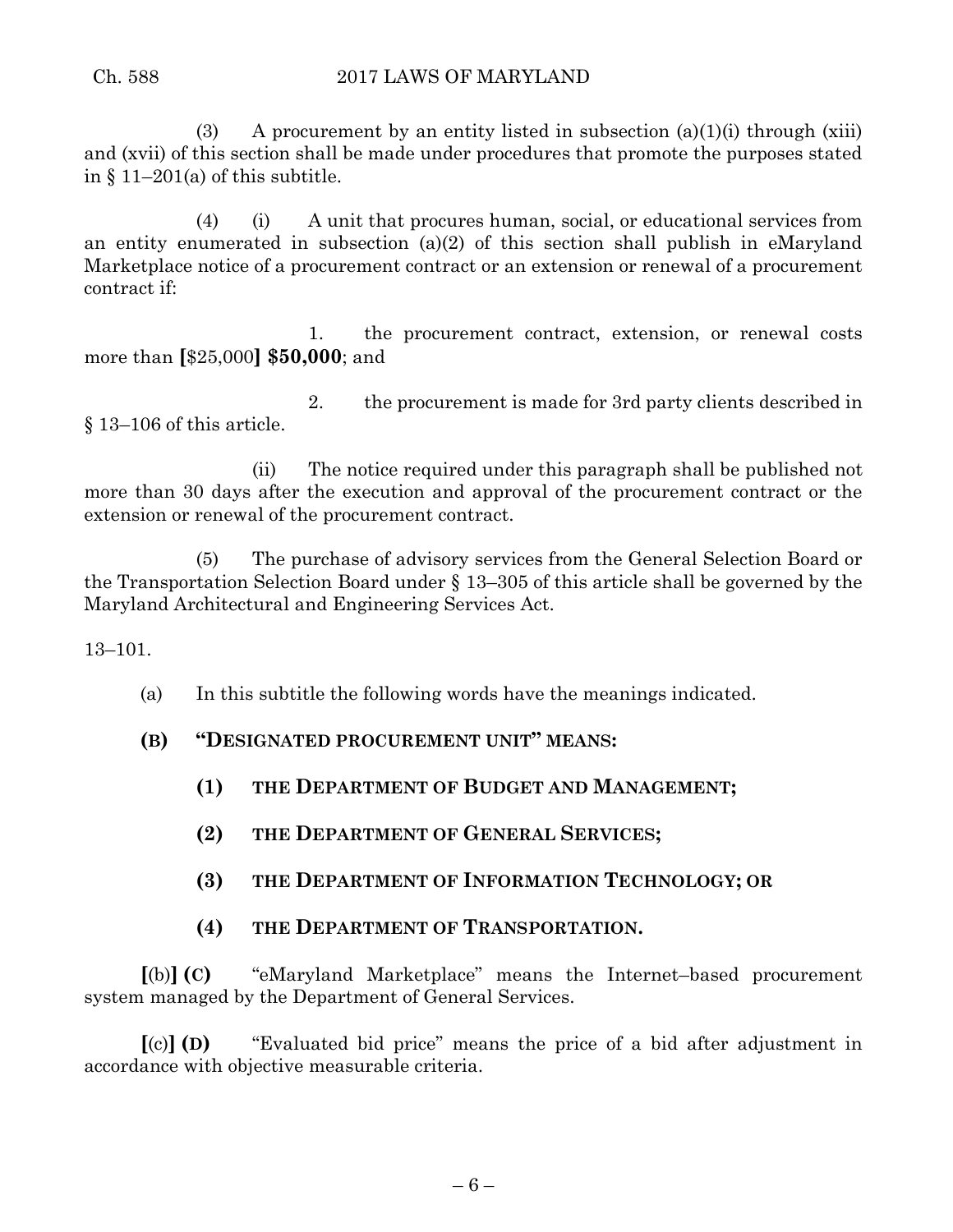# **(E) "MASTER CONTRACTING" MEANS A STREAMLINED PROCUREMENT METHOD THAT PROVIDES FOR THE QUALIFICATION OF BIDDERS AND OFFERORS FOR THE PROCUREMENT OF SERVICES, SUPPLIES, OR COMMODITIES.**

**[**(d)**] (F)** (1) "Objective measurable criteria" means standards that enable the State to compare the economy, effectiveness, or value of the subject of the bids.

(2) "Objective measurable criteria" includes standards of reliability, operational costs, maintainability, useful life, and residual value.

## **(G) "PERSON" INCLUDES, UNLESS THE CONTEXT REQUIRES OTHERWISE:**

**(1) THE STATE;**

**(2) A COUNTY, A MUNICIPAL CORPORATION, OR ANY OTHER POLITICAL SUBDIVISION; AND**

**(3) ANY UNIT OF THE STATE GOVERNMENT OR A POLITICAL SUBDIVISION.**

**(H) "TASK ORDER" MEANS A PROCUREMENT PROCESS IN WHICH ONLY THOSE VENDORS WITH MASTER CONTRACTS MAY COMPETE TO PROVIDE THE SERVICES, SUPPLIES, OR COMMODITIES UNDER THE PROCUREMENT.**

13–102.

(a) **[**Except as provided in Subtitle 3 and Subtitle 4 of this title, all procurement by units shall be by competitive sealed bids unless one of the following methods specifically is authorized**] THE FOLLOWING PROCUREMENT METHODS ARE AUTHORIZED AT THE PROCUREMENT OFFICER'S DISCRETION, WHERE APPLICABLE**:

**(1) COMPETITIVE SEALED BIDS UNDER § 13–103 OF THIS SUBTITLE;**

 $\lceil (1) \rceil$  **(2)** competitive sealed proposals under § 13–104 or § 13–105 of this

subtitle;

- $\lbrack (2) \rbrack$  **(3)** noncompetitive negotiation under § 13–106 of this subtitle;
- $\lceil(3)\rceil$  **(4)** sole source procurement under § 13–107 of this subtitle;
- **[**(4)**] (5)** emergency or expedited procurement under § 13–108 of this

subtitle;

 $\lceil (5) \rceil$  **(6)** small procurement under § 13–109 of this subtitle;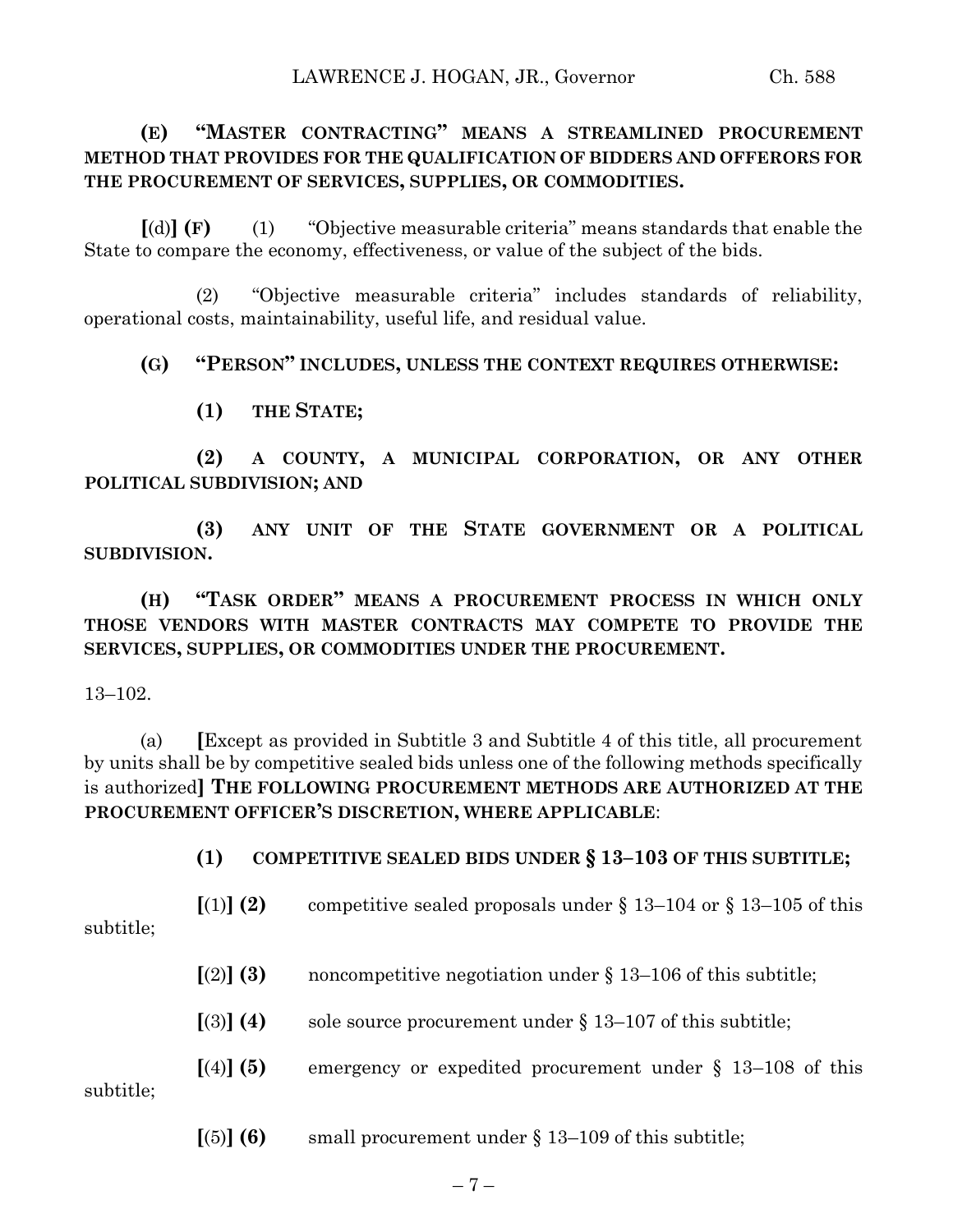**[**(6)**] (7)** an intergovernmental cooperative purchasing agreement under § 13–110 of this subtitle; **[**or**]**

**[**(7)**] (8)** auction bids under § 13–111 of this subtitle**;**

# **(9) ARCHITECTURAL AND ENGINEERING SERVICES QUALIFICATION BASED SELECTION UNDER § 13–112 OF THIS SUBTITLE; OR**

# **(10) MASTER CONTRACTING UNDER § 13–113 OF THIS SUBTITLE**.

(b) (1) In awarding a procurement contract for human, social, cultural, or educational service, the preferred method is by competitive sealed proposals under § 13–104 of this subtitle.

(2) In awarding a procurement contract for a lease of real property, the preferred method is by competitive sealed proposals under § 13–105 of this subtitle.

(3) Procurement under an intergovernmental cooperative purchasing agreement is appropriate in situations where the State is expected to achieve a better price as the result of economies of scale or to otherwise benefit by purchasing in cooperation with another governmental entity.

## 13–103.

(a) (1) Whenever procurement is based on competitive sealed bids, a procurement officer shall seek bids by issuing an invitation for bids.

(2) Subject to subsection (b) of this section, an invitation for bids shall include:

(i) the specifications of the procurement contract, including the expected degree of minority business enterprise participation, as provided in § 14–303(b) of this article;

(ii) whether the procurement contract will be awarded based on the lowest bid price, the lowest evaluated bid price or, if the procurement is subject to § 11–202(3) of this article, the bid most favorable to the State;

(iii) if the procurement contract will be based on evaluated bid price, the objective measurable criteria by which the lowest evaluated bid price will be determined; and

(iv) if the Secretary of General Services, the Secretary of Transportation, or the Chancellor of the University System of Maryland has so designated, the small business preference.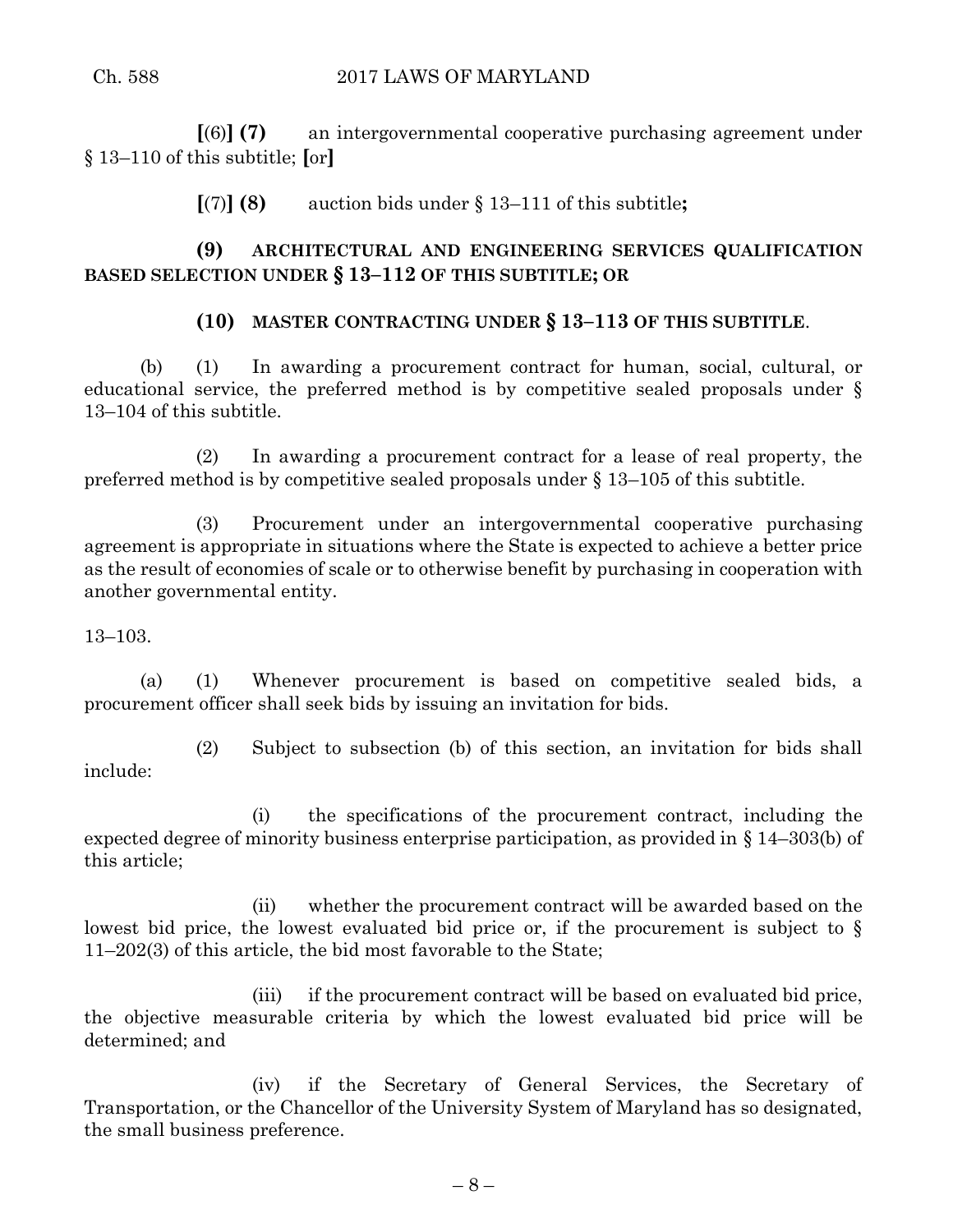(b) (1) Whenever a procurement officer determines that an initial preparation of specifications for price bids is impracticable, the invitation for bids may:

(i) include a request for unpriced technical offers or samples; and

- (ii) direct bidders to submit price bids:
	- 1. with the unpriced technical offers or samples; or

2. after the unit evaluates the technical offers or samples and finds that they are acceptable under the criteria set forth in the invitation for bids.

(2) A unit shall consider the prices submitted by bidders whose technical offers or samples have been found acceptable.

(3) Price bids may not be opened until after the unit has completed evaluation of the technical offers or samples.

(4) (i) A price bid may not be opened at any time if the bid is submitted by a bidder whose technical offer or sample has been evaluated as unacceptable to the unit.

(ii) A procurement officer shall return an unopened price bid submitted by a bidder whose technical offer or sample has been evaluated as unacceptable.

(c) (1) A unit shall give public notice of an invitation for bids before bid opening in accordance with this subsection.

(2) A unit shall give reasonable notice that shall be at least 10 days before bid opening.

(3) **[**Until July 1, 2006, the**] THE** unit shall publish notice in **[**the Contract Weekly, Contract Weekly Online, and**]** eMaryland Marketplace at least 20 days before bid opening if:

(i) the procurement officer reasonably expects bid prices to exceed **[**\$25,000**] \$50,000** or a lower amount set by the Board by regulation in accordance with Title 10, Subtitle 1 of the State Government Article; and

(ii) at least part of the procurement contract is to be performed in this State or the District of Columbia.

**[**(4) On and after July 1, 2006, the unit shall publish the notice required under paragraph (3) of this subsection in eMaryland Marketplace.**]**

**[**(5)**] (4)** In addition to any notice required under this subsection, a unit may publish notice of an invitation for bids: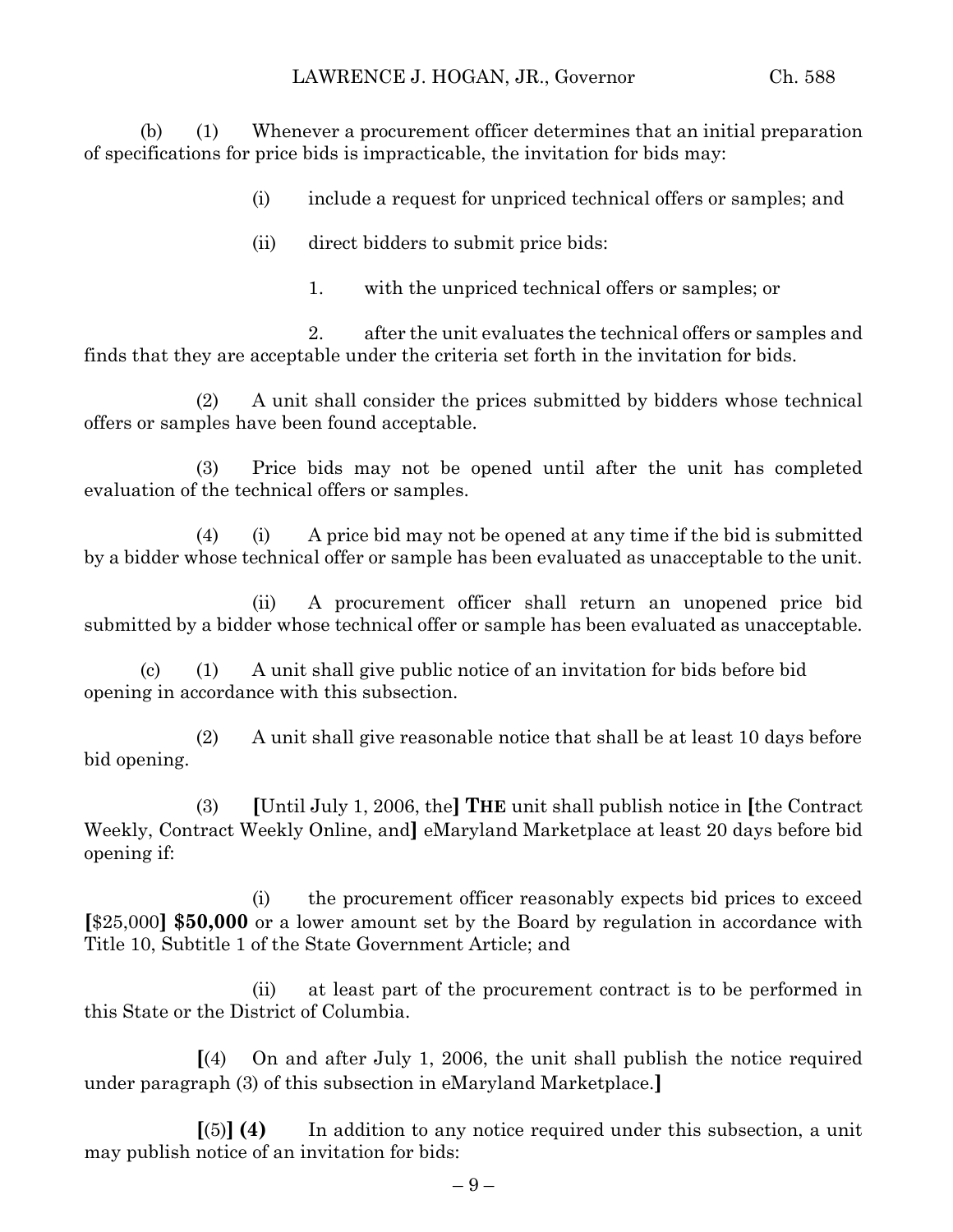- (i) on a bid board or eMaryland Marketplace; or
- (ii) in a newspaper, periodical, or trade journal.
- (d) (1) A procurement officer shall:

(i) open bids in public at the time and place designated in the invitation for bids; and

- (ii) announce, record, and post:
	- 1. the name of each bidder; and
	- 2. the amount of each bid.

(2) Except as provided in paragraph (3) of this subsection, a bid is irrevocable, after bid opening, for the period specified in the invitation for bids.

(3) A procurement officer may allow a bidder to correct or withdraw a bid if correction or withdrawal is:

- (i) allowed under regulations adopted under this Division II; and
- (ii) approved in writing by the Office of the Attorney General.

(e) (1) After obtaining any approval required by law, the procurement officer shall award the procurement contract to the responsible bidder who submits the responsive bid that:

- (i) is the lowest bid price;
- (ii) if the invitation for bids so provides, is the lowest evaluated bid

price; or

(iii) for procurement subject to  $\S 11-202(3)$  of this article, is the bid most favorable to the State.

(2) If, after competitive sealed bids have been opened, a procurement officer determines that only 1 responsible bidder has submitted a responsive bid, the unit may negotiate the procurement contract with that 1 bidder under the procedure for sole source procurement.

(3) (i) After competitive sealed bids have been opened, a procurement officer may award a procurement contract on the basis of revised bids if: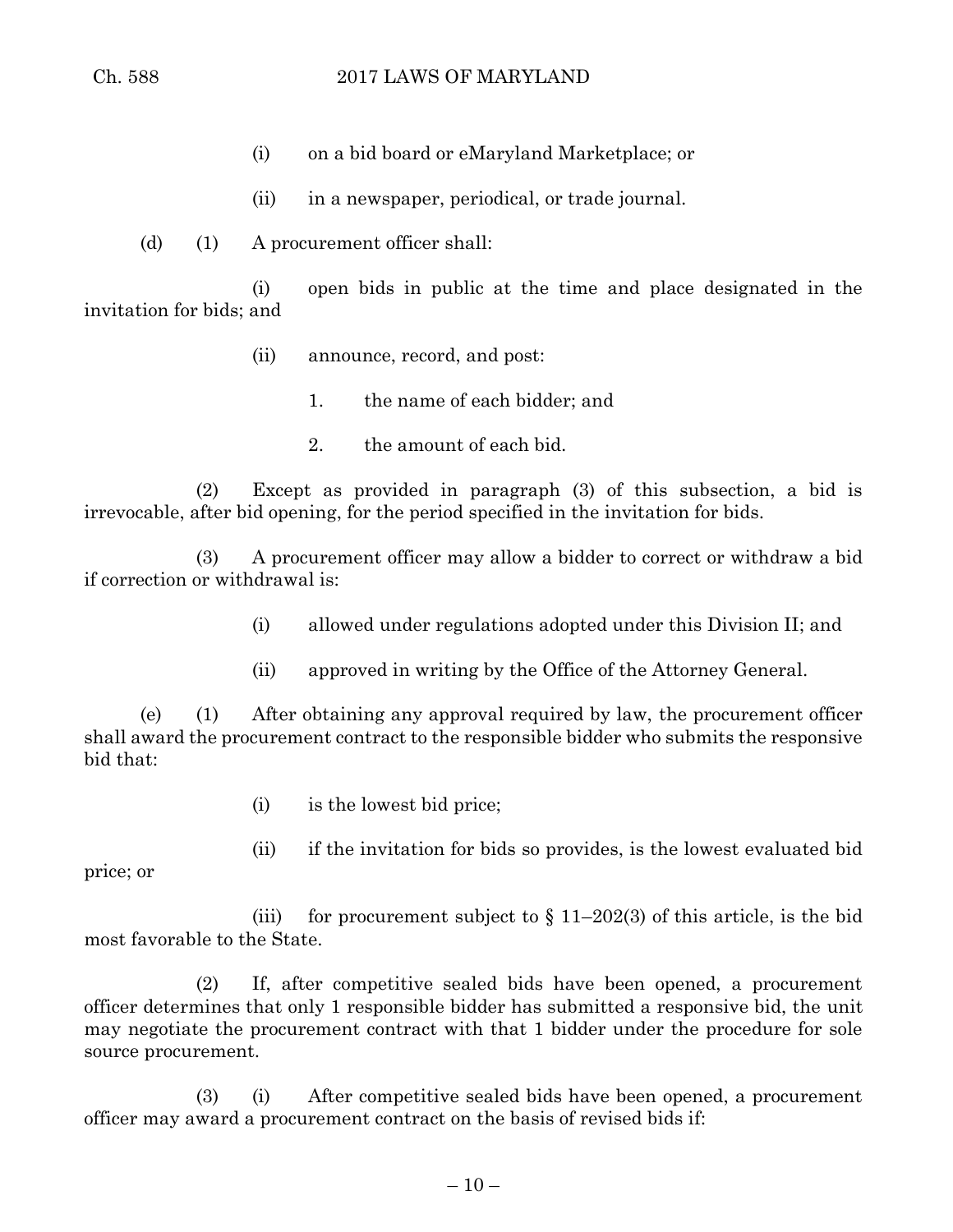### LAWRENCE J. HOGAN, JR., Governor Ch. 588

1. all bids are rejected under § 13–206(b) of this title;

2. all bid prices exceed the funds available for the

procurement; or

3. with the approval of the head of the unit or a designee, the procurement officer determines that all bids are unreasonable as to at least 1 requirement and the delay that would result from issuing a new invitation for bids with revised specifications or quantities would be fiscally disadvantageous or otherwise not in the best interests of the State.

(ii) If there is more than 1 bidder, discussions about revised specifications or quantities shall be conducted with all responsible bidders who submitted responsive bids. The bidders shall be treated fairly and equally with respect to any discussions.

(iii) As promptly as possible, the procurement officer shall:

1. issue an invitation for revised bids, which shall state whether the award will be made without competitive negotiations; and

2. require a prompt response to that invitation.

(iv) An invitation for revised bids is not subject to the notice requirements in subsection (c) of this section.

(v) After revised bids have been submitted, negotiations with bidders may not be conducted unless the procurement officer determines that there is a compelling reason to negotiate.

(vi) After revised bids have been opened and any approval required by law has been obtained, the procurement officer shall award the procurement contract to the responsible bidder who submits a responsive bid that:

1. is the lowest bid price;

2. if the invitation for revised bids so provides, is the lowest evaluated bid price; or

3. for procurement subject to  $\S 11-202(3)$  of this article, is the bid most favorable to the State.

(4) A responsible bid or proposal shall include the criteria specified in subsection (a) of this section.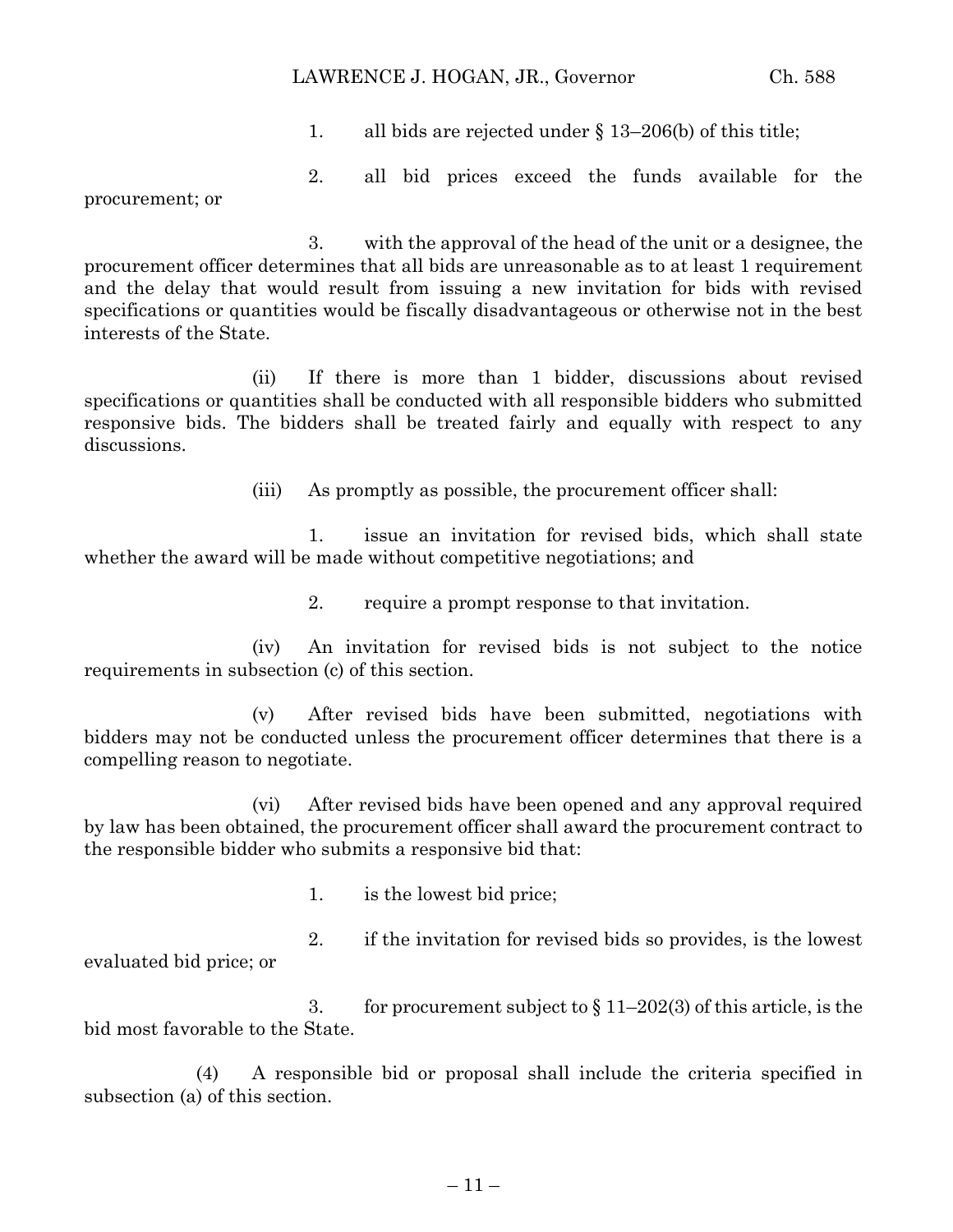(f) Not more than 30 days after the execution and approval of a procurement contract in excess of **[**\$25,000**] \$50,000** awarded under this section, or a lower amount set by the Board by regulation in accordance with Title 10, Subtitle 1 of the State Government Article, a unit shall publish notice of the award**[**:

(1) until July 1, 2006, in the Contract Weekly and eMaryland Marketplace;

and

(2) on and after July 1, 2006,**]** in eMaryland Marketplace.

# 13–104.

(a) Competitive sealed proposals **[**may be used if:

(1) the procurement is for human, social, cultural, or educational services;

(2) with the approval of the head of a unit, the procurement officer determines that specifications cannot be prepared that allow an award based on the lowest bid price, the lowest evaluated bid price or, if the procurement is subject to § 11–202(3) of this article, the bid most favorable to the State; or

(3) the head of the unit determines that:

(i) the need to use a method other than competitive sealed bids is sufficiently compelling to override the general public policy that favors awarding procurement contracts on the basis of competitive sealed bids; and

(ii) the use of competitive sealed bidding for that procurement contract is not practicable or not advantageous to the State**] IS THE PREFERRED METHOD FOR HUMAN, SOCIAL, CULTURAL, OR EDUCATIONAL SERVICES**.

(b) (1) Whenever procurement is based on competitive sealed proposals, a procurement officer shall seek proposals by issuing a request for proposals.

(2) A request for proposals shall include a statement of:

(i) the scope of the procurement contract, including the expected degree of minority business enterprise participation, as provided in § 14–303(b) of this article;

(ii) the factors, including price, that will be used in evaluating proposals; and

(iii) the relative importance of each factor.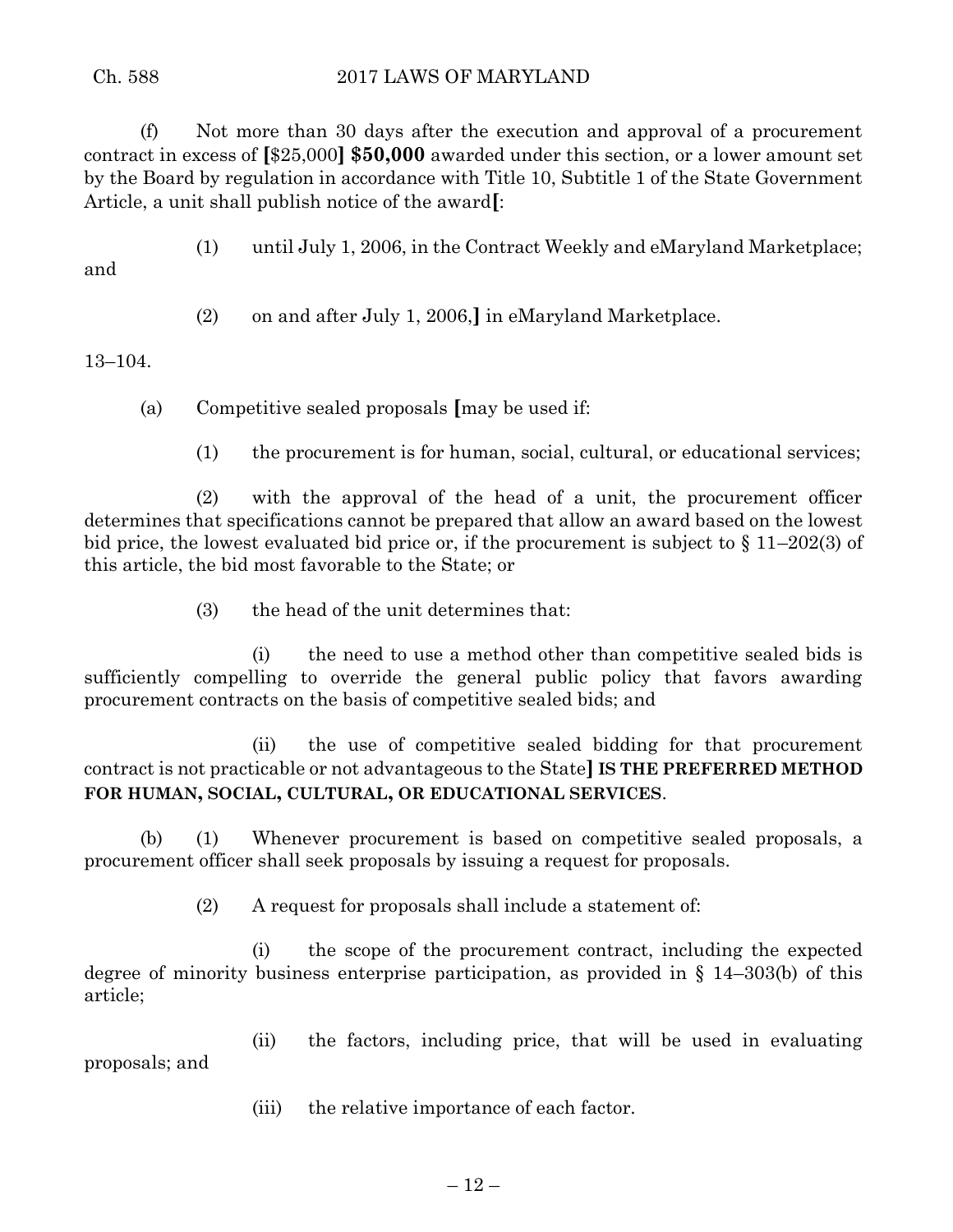(c) A unit shall publish a request for proposals in the same manner as required for an invitation for bids.

(d) (1) After receipt of proposals but before the procurement officer awards the procurement contract, a unit may conduct discussions with an offeror to:

- (i) obtain the best price for the State; and
- (ii) ensure full understanding of:
- 1. the requirements of the State, as set forth in the request

for proposals; and

2. the proposal submitted by the offeror.

(2) If discussions are conducted, the unit:

(i) shall conduct the discussions in accordance with regulations adopted under this Division II;

(ii) shall provide an opportunity to participate to each responsible offeror who submits a proposal that, in the judgment of the procurement officer, is reasonably susceptible of being selected for award;

(iii) shall treat all of those responsible offerors fairly and equally;

(iv) may allow all of those responsible offerors to revise their initial proposals by submitting best and final offers, if discussions indicate that it would be in the best interests of the State to do so;

(v) may conduct more than 1 series of discussions and requests for best and final offers; and

(vi) may not disclose to an offeror any information derived from a proposal of or discussions with a competing offeror.

(e) (1) Except as provided in paragraph (2) of this subsection:

(i) a proposal is irrevocable for the period specified in the request for proposals; and

(ii) a best and final offer is irrevocable for the period specified in the request for best and final offers.

(2) A procurement officer may allow an offeror to correct or withdraw a proposal or best and final offer if correction or withdrawal is: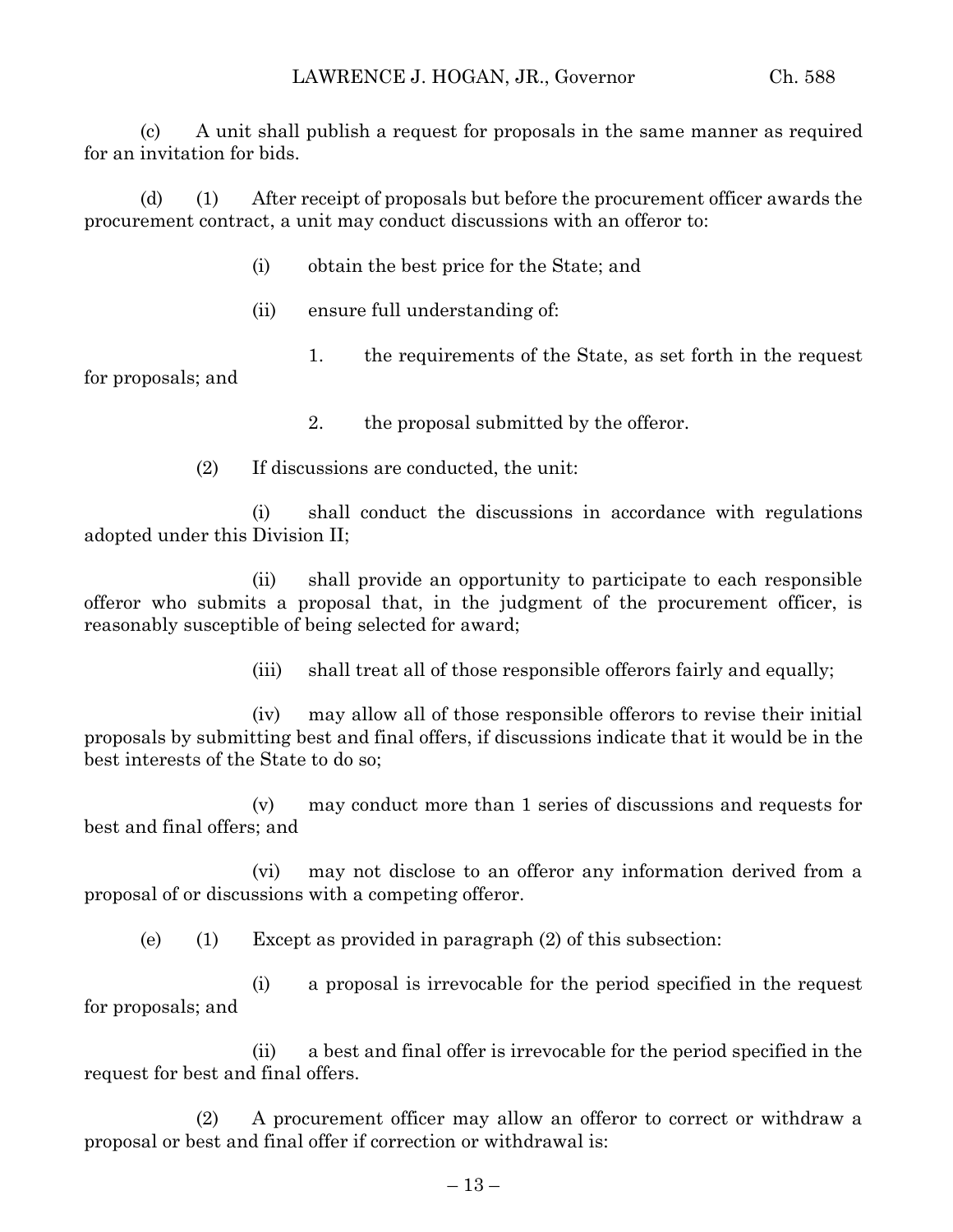- (i) allowed under regulations adopted under this Division II; and
- (ii) approved in writing by the Office of the Attorney General.

(f) After obtaining any approval required by law, the procurement officer shall award the procurement contract to the responsible offeror who submits the proposal or best and final offer determined to be the most advantageous to the State considering the evaluation factors set forth in the request for proposals.

(g) A unit shall publish notice of a contract in excess of **[**\$25,000**] \$50,000** awarded under this section, or a lower amount set by the Board by regulation in accordance with Title 10, Subtitle 1 of the State Government Article **[**as follows:

(1) until July 1, 2006, in the Contract Weekly and in eMaryland Marketplace; and

(2) on and after July 1, 2006,**]** in eMaryland Marketplace.

13–109.

(a) In this section, "small procurement" means a procurement for which:

(1) a unit spends **[**\$25,000**] \$50,000** or less;

(2) a contractor provides services subject to  $\S 11-202(3)$  of this article for expected annual revenues of **[**\$25,000**] \$50,000** or less; or

(3) the Department of General Services **OR THE DEPARTMENT OF TRANSPORTATION** is seeking to award a procurement contract for a construction with a value that is **[**\$50,000**] \$100,000** or less.

(b) A unit may make small procurements in accordance with the regulations of primary procurement units.

(c) A primary procurement unit may not create a small procurement by artificial division of a procurement.

(d) Any regulation of a primary procurement unit to govern small procurements:

- (1) shall provide for a simplified administrative procedure;
- $(2)$  shall be consistent with the basic intent of this Division II; and
- (3) may not be disadvantageous economically to the State.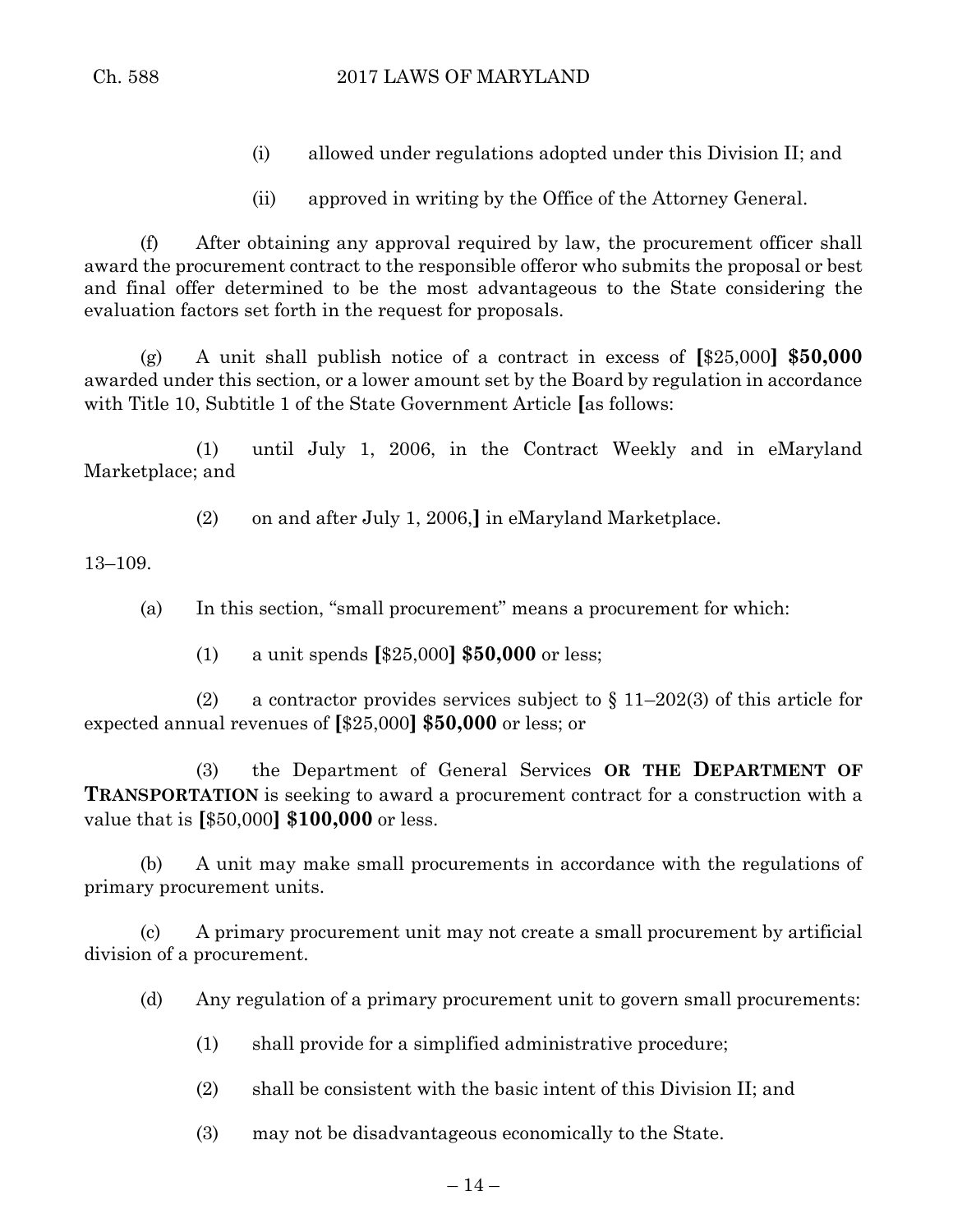(e) At least every 3 years, the Board shall:

(1) review the prevailing costs of labor and materials; and

(2) if warranted by changes in cost, recommend to the General Assembly appropriate adjustments in the ceiling for a small procurement.

**13–112.**

**(A) IN THIS SECTION, "DEPARTMENT" MEANS THE DEPARTMENT OF GENERAL SERVICES OR THE DEPARTMENT OF TRANSPORTATION.**

**(B) QUALIFICATION BASED SELECTION SHALL ONLY BE USED BY THE DEPARTMENT IF THE PROCUREMENT:**

**(1) IS FOR ARCHITECTURAL SERVICES OR ENGINEERING SERVICES;**

**(2) IS MADE ON A COMPETITIVE BASIS;**

**(3) INCLUDES AN EVALUATION OF THE TECHNICAL PROPOSALS AND QUALIFICATIONS OF AT LEAST TWO PERSONS; AND**

**(4) THE SERVICES CANNOT BE PROVIDED FEASIBLY AND ECONOMICALLY BY EXISTING IN–HOUSE RESOURCES.**

**(C) (1) WHENEVER A PROCUREMENT IS BASED ON QUALIFICATION BASED SELECTION, A PROCUREMENT OFFICER SHALL SEEK PROPOSALS BY ISSUING A REQUEST FOR ARCHITECTURAL SERVICES OR ENGINEERING SERVICES.**

**(2) A REQUEST FOR ARCHITECTURAL SERVICES OR ENGINEERING SERVICES SHALL INCLUDE A STATEMENT:**

**(I) DESCRIBING GENERALLY THE ARCHITECTURAL SERVICES OR ENGINEERING SERVICES THAT ARE THE SUBJECT OF THE PROCUREMENT; AND**

**(II) INDICATING HOW AN INTERESTED PERSON MAY RECEIVE INFORMATION ABOUT THE PROCUREMENT, INCLUDING A COMPREHENSIVE DESCRIPTION OF THE NATURE AND SCOPE OF THE ARCHITECTURAL SERVICES OR ENGINEERING SERVICES.**

**(D) THE DEPARTMENT SHALL PUBLISH REASONABLE AND TIMELY NOTICE OF A REQUEST FOR ARCHITECTURAL SERVICES OR ENGINEERING SERVICES IN EMARYLAND MARKETPLACE.**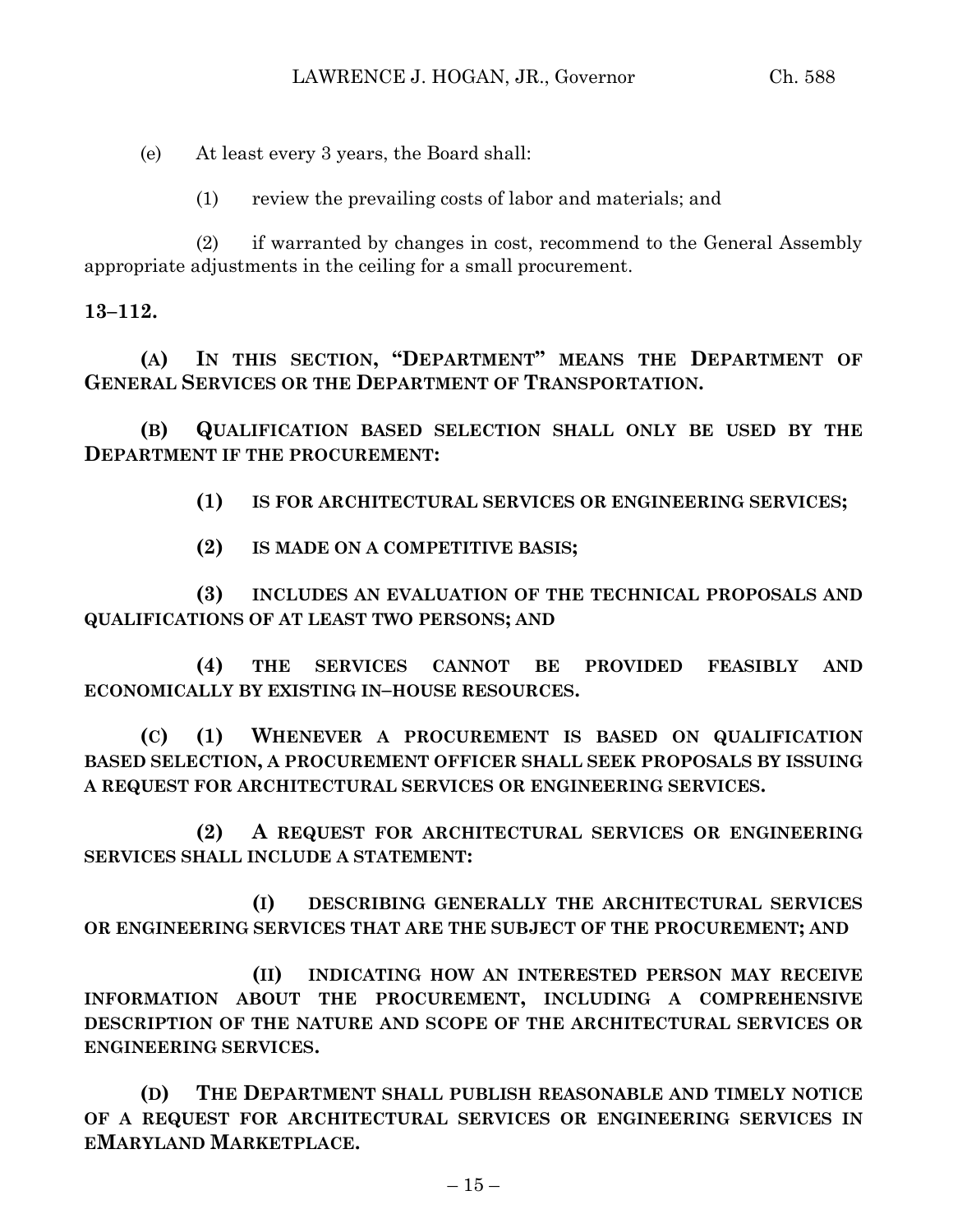**(E) THE DEPARTMENT SHALL:**

**(1) EVALUATE THE TECHNICAL PROPOSALS AND QUALIFICATIONS OF THE PERSONS SUBMITTING THE PROPOSALS; AND**

**(2) DETERMINE AN ORDER OF PRIORITY BASED ON THOSE EVALUATIONS.**

**(F) (1) FROM THE RESULTS OF THE SELECTION PROCESS UNDER THIS SECTION, THE DEPARTMENT SHALL:**

**(I) BEGIN NEGOTIATIONS WITH THE MOST QUALIFIED PERSONS; AND**

**(II) TRY TO NEGOTIATE A PROCUREMENT CONTRACT WITH THAT PERSON AT A RATE OF COMPENSATION THAT IS FAIR, COMPETITIVE, AND REASONABLE.**

**(2) IN DETERMINING THE RATE OF COMPENSATION UNDER THIS SUBSECTION, THE DEPARTMENT SHALL:**

**(I) CONSIDER THE SCOPE AND COMPLEXITY OF THE ARCHITECTURAL SERVICES OR ENGINEERING SERVICES REQUIRED; AND**

**(II) CONDUCT A DETAILED ANALYSIS OF THE COST OF THOSE SERVICES.**

**(3) (I) IN DETERMINING THE RATE OF COMPENSATION UNDER THIS SUBSECTION, THE DEPARTMENT OF TRANSPORTATION ALSO SHALL COMPLY WITH LIMITS ON COSTS REIMBURSEMENT, INCLUDING OVERHEAD LIMITS ESTABLISHED BY THE DEPARTMENT.**

**(II) IN SETTING THE LIMITS UNDER SUBPARAGRAPH (I) OF THIS PARAGRAPH, THE DEPARTMENT OF TRANSPORTATION SHALL CONSIDER THE GOAL OF THE SELECTION PROCESS AS WELL AS THE REASONABLE COST OF ARCHITECTURAL SERVICES OR ENGINEERING SERVICES.**

**(G) IF THE DEPARTMENT IS UNABLE TO NEGOTIATE A SATISFACTORY PROCUREMENT CONTRACT AT A RATE OF COMPENSATION THAT IS FAIR, COMPETITIVE, AND REASONABLE, IT SHALL:**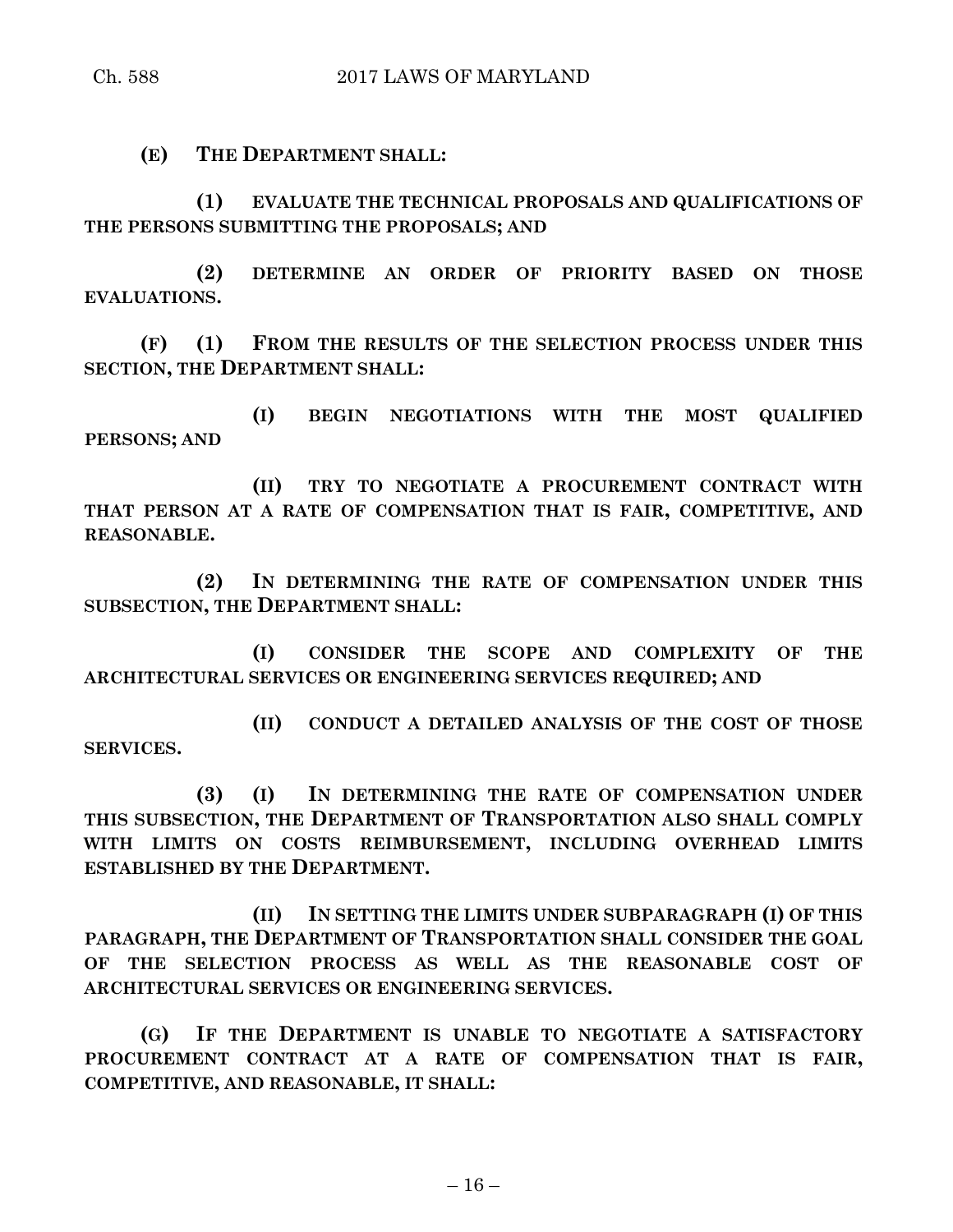**AND**

**(1) TERMINATE NEGOTIATIONS WITH THE MOST QUALIFIED PERSON;**

**(2) NEGOTIATE IN THE SAME MANNER WITH THE NEXT MOST QUALIFIED PERSON AND, IF NECESSARY, CONTINUE NEGOTIATIONS IN ACCORDANCE WITH THE PROCEDURES UNDER THIS SECTION UNTIL THE AGENCY REACHES AN AGREEMENT.**

**(H) AFTER OBTAINING ANY APPROVAL REQUIRED BY LAW, THE PROCUREMENT OFFICER SHALL AWARD A PROCUREMENT CONTRACT TO THE MOST QUALIFIED PERSON WITH WHOM AN AGREEMENT WAS REACHED ON COMPENSATION THAT IS FAIR, COMPETITIVE, AND REASONABLE.**

**(I) NOT MORE THAN 30 DAYS AFTER THE EXECUTION AND APPROVAL OF A PROCUREMENT CONTRACT AWARDED UNDER THIS SECTION, THE DEPARTMENT SHALL PUBLISH IN EMARYLAND MARKETPLACE NOTICE OF THE AWARD.**

**(J) ALL DOCUMENTS RELATING TO THE AWARD OF A PROCUREMENT CONTRACT ARE TO BE MADE AVAILABLE TO THE PUBLIC, INCLUDING:**

- **(1) TECHNICAL RESUMES;**
- **(2) TECHNICAL PROPOSALS;**
- **(3) THE PROCUREMENT CONTRACT;**
- **(4) SCOPE OF SERVICES;**
- **(5) PROGRAMS/PROJECTS;**
- **(6) STAFF REPORTS;**
- **(7) INTERNAL WORKSHEETS; AND**

**(8) ALL OTHER INFORMATION RELATING TO THE NEGOTIATION AND AWARD OF A PROCUREMENT CONTRACT UNDER THIS SECTION.**

**(K) (1) THE DEPARTMENT SHALL WAIVE THE REQUIREMENTS IN SUBSECTIONS (B), (E), (F), (G), AND (J) OF THIS SECTION IF:**

**(I) THE DEPARTMENT DETERMINES THAT:**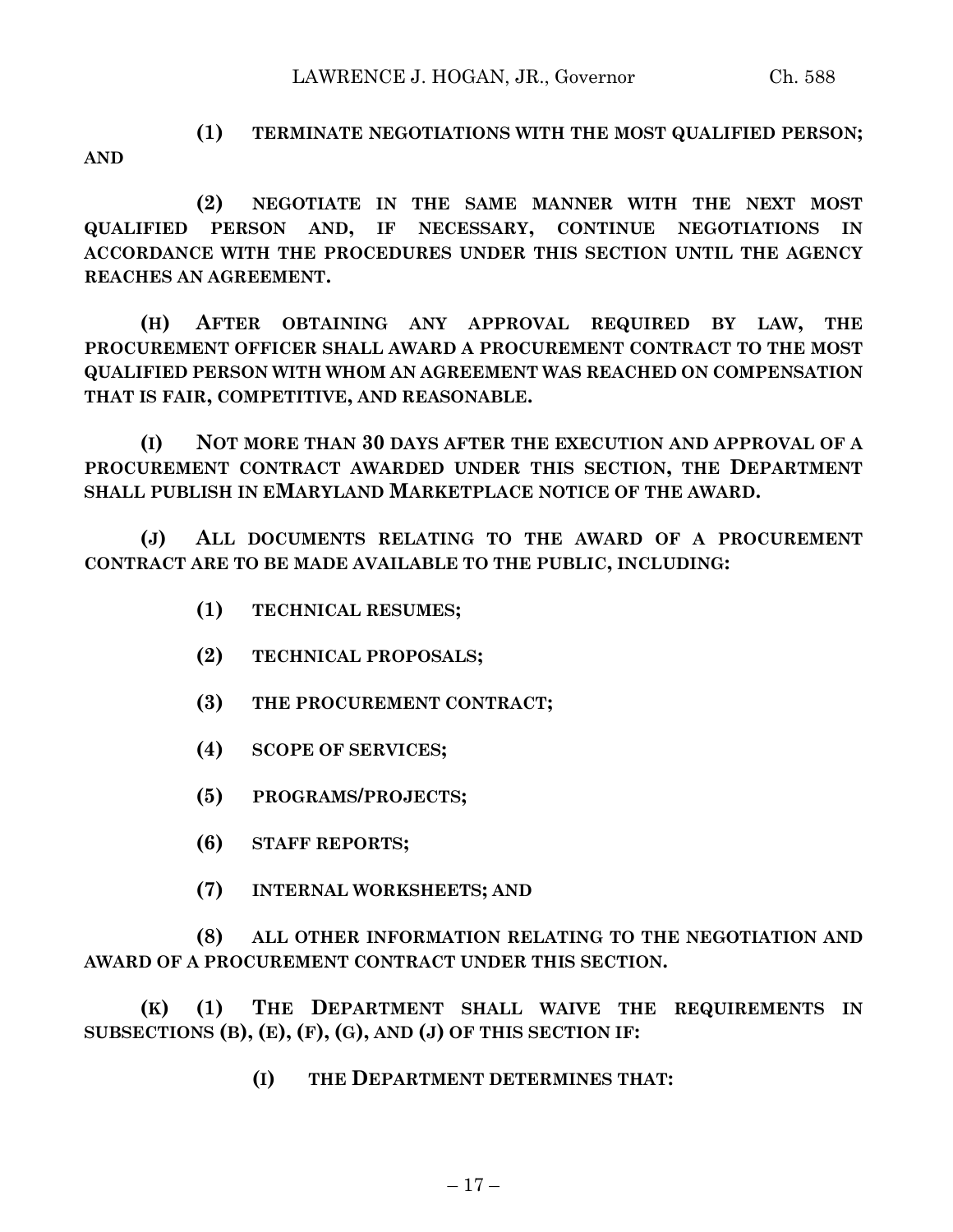**1. THE ARCHITECTURAL SERVICES OR ENGINEERING SERVICES CANNOT BE DEFINED SO COMPLETELY AS TO CARRY OUT THOSE REQUIREMENTS; OR**

**2. THE SPECIFICATIONS REQUIRE ARCHITECTURAL SERVICES OR ENGINEERING SERVICES THAT ARE AVAILABLE ONLY FROM A BONA FIDE SINGLE SOURCE OR A PROPRIETARY PRODUCT OR PROCESS;**

**(II) THE GOVERNOR DECLARES AN EMERGENCY;**

**(III) AFTER A NATURAL DISASTER, PUBLIC HEALTH AND SAFETY ARE ENDANGERED; OR**

**(IV) ON THE RECOMMENDATION OF THE SECRETARY OF THE DEPARTMENT AND A FINDING BY THE GOVERNOR THAT EXTRAORDINARY CIRCUMSTANCES EXIST, THE BOARD OF PUBLIC WORKS DETERMINES THAT:**

**1. FOR A PARTICULAR PROJECT, URGENT CIRCUMSTANCES REQUIRE THE SELECTION OF A CONTRACTOR ON AN EXPEDITED BASIS;**

**2. EXPEDITED SELECTION BEST SERVES THE PUBLIC INTEREST; AND**

**3. THE NEED FOR AN EXPEDITED SELECTION OUTWEIGHS THE BENEFITS OF CARRYING OUT THOSE REQUIREMENTS.**

**(2) A WAIVER AND THE REASONS FOR IT SHALL BE DOCUMENTED AND:**

**(I) IMMEDIATELY REPORTED TO EMARYLAND MARKETPLACE FOR PUBLICATION; AND**

**(II) REPORTED TO THE LEGISLATIVE POLICY COMMITTEE WITHIN 30 DAYS AFTER THE WAIVER OCCURS.**

**(L) (1) THE DEPARTMENT MAY NOT AWARD A PROCUREMENT CONTRACT TO A PERSON UNDER THIS SUBTITLE UNLESS:**

- **(I) THE PERSON SUBMITS:**
	- **1. AN AFFIDAVIT OF NONCOLLUSION; AND**
	- **2. A PRICE QUOTATION; AND**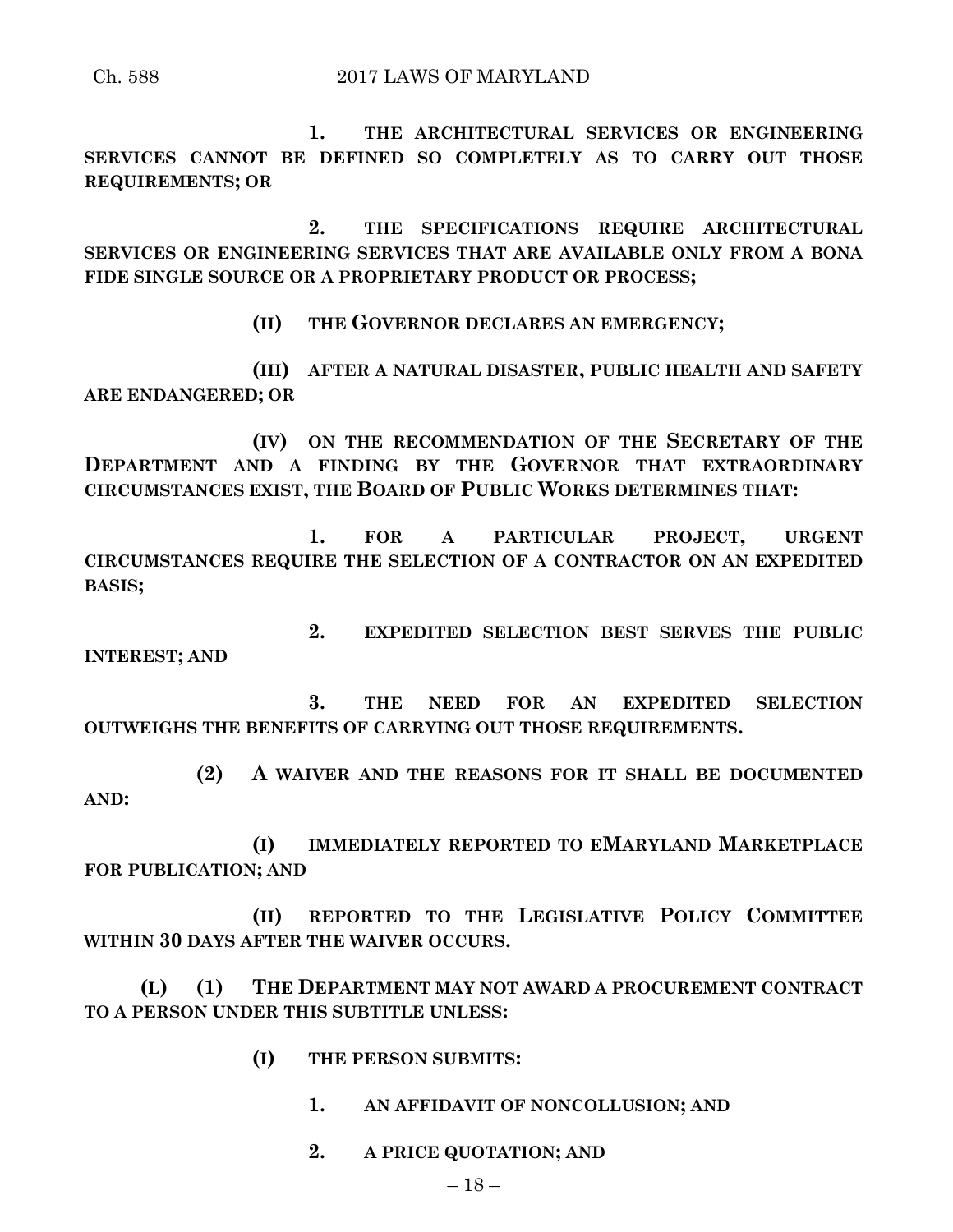**(II) FOR A PROCUREMENT CONTRACT COSTING MORE THAN \$200,000, THE PERSON HAS EXECUTED A TRUTH–IN–NEGOTIATION CERTIFICATE.**

**(2) THE TRUTH–IN–NEGOTIATION CERTIFICATE SHALL STATE THAT:**

**(I) WAGE RATES AND OTHER FACTUAL UNIT COSTS SUPPORTING WAGES ARE ACCURATE, COMPLETE, AND CURRENT AS OF THE TIME OF CONTRACTING; AND**

**(II) THE ORIGINAL PRICE OF THE PROCUREMENT CONTRACT AND ANY ADDITIONS TO THE PROCUREMENT CONTRACT WILL BE ADJUSTED TO EXCLUDE ANY SIGNIFICANT PRICE INCREASE IF THE DEPARTMENT DETERMINES THAT THE PRICE INCREASE IS DUE TO WAGE RATES OR OTHER FACTUAL UNIT COSTS THAT WERE INACCURATE, INCOMPLETE, OR NOT CURRENT AS OF THE TIME OF CONTRACTING.**

**(3) AN ADJUSTMENT TO THE PROCUREMENT CONTRACT SHALL BE MADE WITHIN 1 YEAR AFTER THE PROCUREMENT CONTRACT IS COMPLETED.**

**(M) THE DEPARTMENT MAY NOT AWARD A PROCUREMENT CONTRACT FOR ARCHITECTURAL SERVICES OR ENGINEERING SERVICES THAT:**

**(1) IS A COST–PLUS–A–PERCENTAGE–OF–COST CONTRACT; OR**

**(2) INCLUDES FEE SCHEDULES THAT ARE BASED ON A PERCENTAGE OF CONSTRUCTION COSTS.**

**(N) (1) THE STATE MAY POSTAUDIT THE RATES OF CONTRACTORS PERFORMING ARCHITECTURAL SERVICES OR ENGINEERING SERVICES.**

**(2) ALL RATES USED IN A COST–PLUS–FIXED–FEE PROCUREMENT CONTRACT SHALL BE VERIFIED BY POSTAUDIT IF:**

**(I) THE COMPENSATION IS MORE THAN \$50,000 AND THE PROCUREMENT CONTRACT INVOLVES A UNIT OTHER THAN A TRANSPORTATION UNIT; AND**

**(II) THE COMPENSATION IS MORE THAN \$25,000 AND THE PROCUREMENT CONTRACT INVOLVES A TRANSPORTATION UNIT.**

**(3) ON REQUEST BY A PROCURING AUTHORITY OF ANY POLITICAL SUBDIVISION OF THE STATE THAT IS CONSIDERING AN ARCHITECT OR ENGINEER**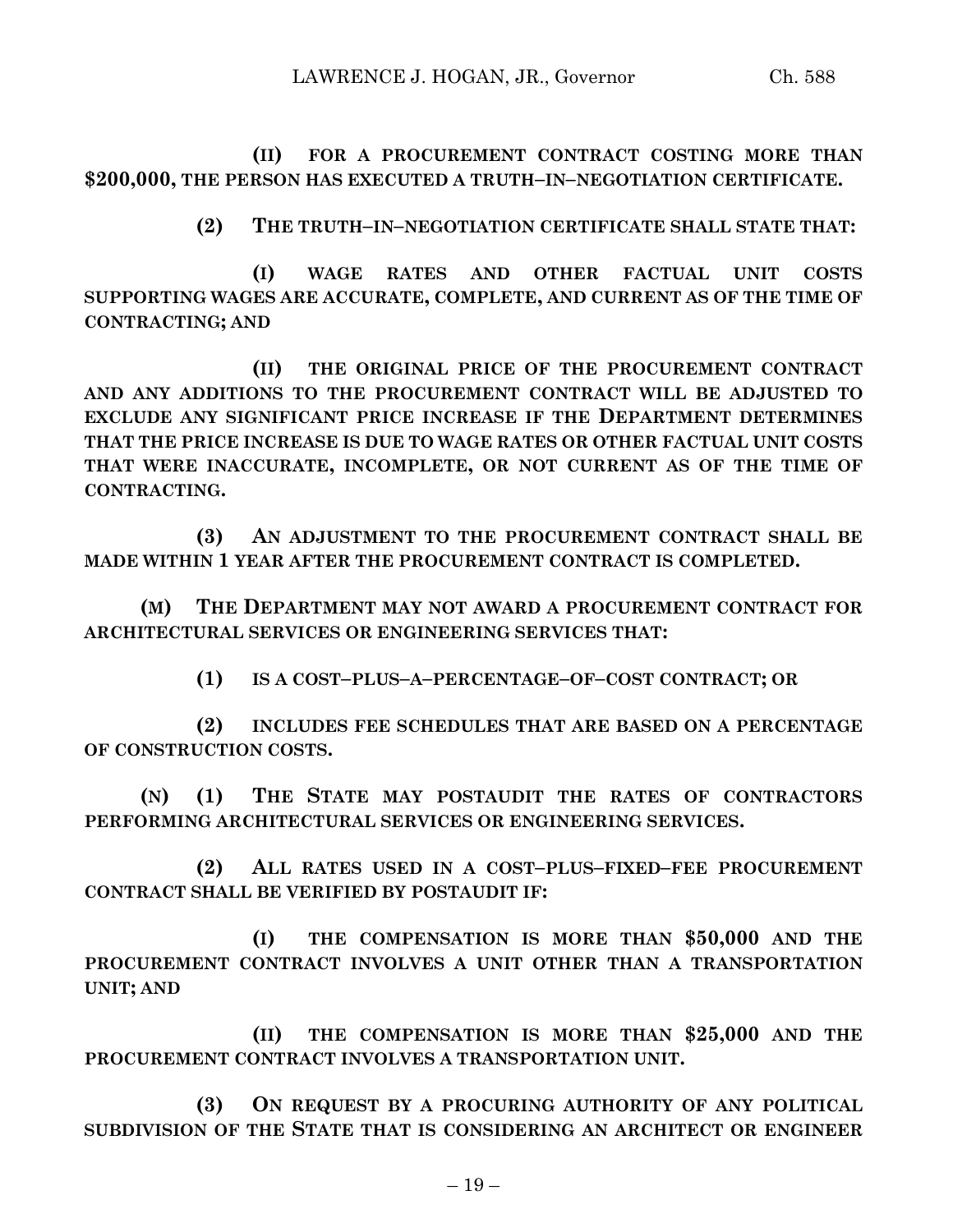**FOR A SPECIFIC PROJECT, ANY STATE AUDIT OF THE ARCHITECT OR ENGINEER SHALL BE MADE AVAILABLE.**

**(O) (1) THE DEPARTMENT MAY TERMINATE WITHOUT LIABILITY A PROCUREMENT CONTRACT FOR ARCHITECTURAL SERVICES OR ENGINEERING SERVICES IF:**

**(I) THERE HAS BEEN A CONVICTION OF A CRIME ARISING OUT OF OR IN CONNECTION WITH THE PROCUREMENT CONTRACT OR ANY PAYMENT TO BE MADE UNDER THE PROCUREMENT CONTRACT; OR**

**(II) THERE HAS BEEN A BREACH OR VIOLATION OF ANY PROVISION OF THIS SUBTITLE.**

**(2) SUBJECT TO SUBSECTION (A) OF THIS SECTION, THE DEPARTMENT MAY DEDUCT FROM THE PROCUREMENT CONTRACT PRICE OR OTHERWISE RECOVER THE FULL AMOUNT OF ANY FEE, COMMISSION, GIFT, PERCENTAGE, OR OTHER CONSIDERATION PAID IN VIOLATION OF THIS SUBTITLE.**

**(3) IF A PROCUREMENT CONTRACT IS TERMINATED UNDER THIS SECTION, THE CONTRACTOR:**

**(I) IS ENTITLED ONLY TO THE EARNED VALUE OF THE WORK COMPLETED AS OF THE DATE OF TERMINATION, PLUS TERMINATION COSTS;**

**(II) IS LIABLE FOR ANY COSTS INCURRED FOR COMPLETION OF THE WORK OVER THE MAXIMUM AMOUNT PAYABLE TO THE CONTRACTOR UNDER THE PROCUREMENT CONTRACT; AND**

**(III) SHALL REFUND ALL PROFITS OR FIXED FEES REALIZED UNDER THE PROCUREMENT CONTRACT.**

**(4) (I) THE PROVISIONS OF THIS SECTION ARE IN ADDITION TO ANY OTHER RIGHT OR REMEDY ALLOWED BY LAW.**

**(II) BY CARRYING OUT THIS SECTION, THE DEPARTMENT DOES NOT WAIVE ANY OTHER RIGHT OR REMEDY PROVIDED BY LAW.**

**(P) A PERSON WHO VIOLATES ANY PROVISION OF THIS SECTION IS GUILTY OF A FELONY AND ON CONVICTION IS SUBJECT TO A FINE NOT EXCEEDING \$20,000 OR IMPRISONMENT NOT EXCEEDING 10 YEARS OR BOTH.**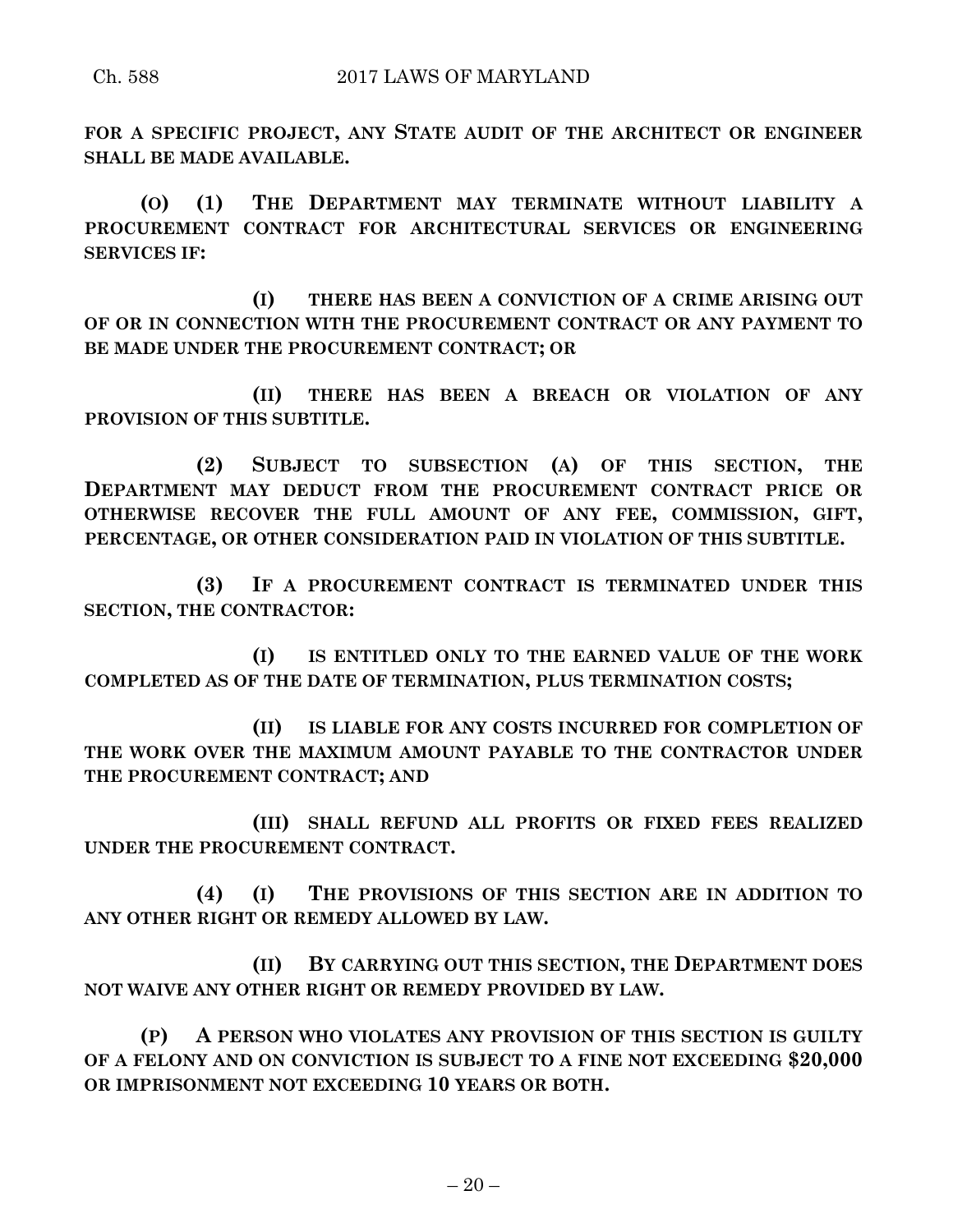**(Q) (1) THE DEPARTMENT OF GENERAL SERVICES AND THE DEPARTMENT OF TRANSPORTATION SHALL ADOPT REGULATIONS THAT PROVIDE SUBSTANTIALLY SIMILAR PROCEDURES TO CARRY OUT THIS SECTION.**

**(2) THE PROCEDURES OF THE DEPARTMENT SHALL ENSURE THAT A RECOMMENDATION TO THE BOARD OF PUBLIC WORKS FOR THE AWARD OF A PROCUREMENT CONTRACT FOR ARCHITECTURAL SERVICES OR ENGINEERING SERVICES COSTING OVER \$200,000 IS MADE ON A COMPETITIVE BASIS AND INCLUDES AN EVALUATION OF THE TECHNICAL PROPOSALS AND QUALIFICATIONS OF AT LEAST TWO PERSONS.**

**[**13–402.**] 13–113.**

(a) The **[**Secretary**] DESIGNATED PROCUREMENT UNITS** shall **MAY** adopt **MASTER CONTRACTING,** a streamlined procurement **[**process for procurement of information technology services that provides**] METHOD, TO PROVIDE** for the qualification of an offeror in one or more categories of **[**information technology**]** services**, SUPPLIES, OR COMMODITIES**.

(b) The **[**streamlined procurement process**] MASTER CONTRACTING PROCUREMENT METHOD** adopted by **[**the Secretary**] EACH DESIGNATED PROCUREMENT UNIT** shall include:

## **(B) IF A DESIGNATED PROCUREMENT UNIT ADOPTS MASTER CONTRACTING, THE MASTER CONTRACTING PROCUREMENT METHOD SHALL INCLUDE:**

(1) the categories of **[**information technology**]** services**, SUPPLIES, OR COMMODITIES** in which an offeror may submit a proposal for qualification;

(2) a procedure for the consideration and approval of proposals for qualification of **[**an unlimited number of**] MULTIPLE** offerors in each category of **[**information technology**]** services**, SUPPLIES, OR COMMODITIES**;

(3) the execution of a standard contract for a specified period of time between the State and an offeror approved **[**for qualification in a category of information technology services**] AS A MASTER CONTRACTOR**; **AND**

(4) **[**the policies and procedures to be followed by a unit of the Executive Branch in the issuance of a solicitation for a task order for information technology services to a qualified offeror that has executed a contract with the Secretary; and

(5)**]** a performance evaluation procedure to be used by a unit of the Executive Branch to evaluate the performance of a qualified offeror that has completed work on a task order.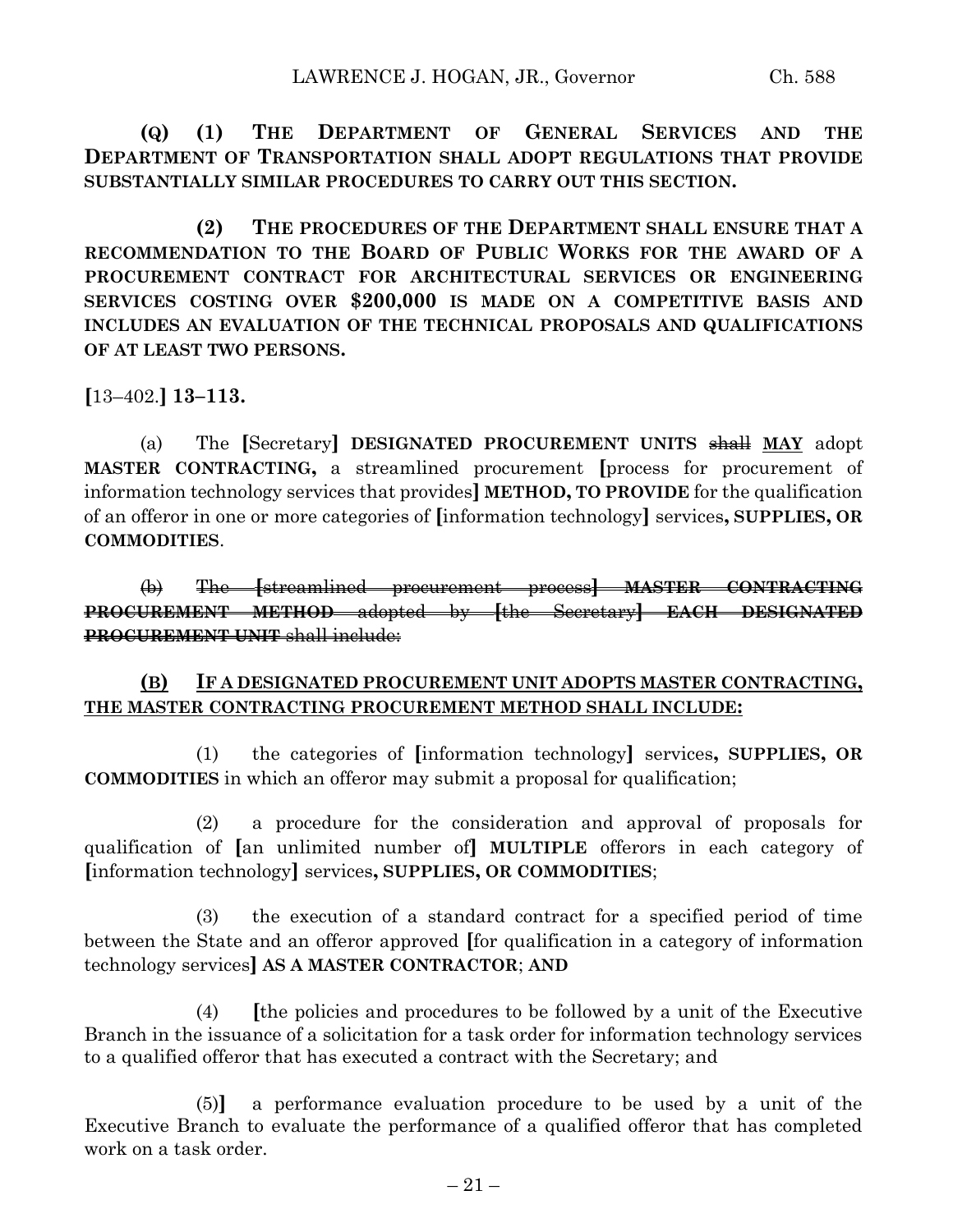(c) (1) A unit of the Executive Branch that requires **[**information technology**]** services**, SUPPLIES, OR COMMODITIES COVERED UNDER A MASTER CONTRACT** may issue a solicitation for a task order to a **[**qualified offeror in the appropriate category of information technology services**] MASTER CONTRACTOR** consistent with **[**procedures and policies**] THE REGULATIONS** adopted **[**by the Secretary in subsection (b) of this section**] UNDER § 13–114 OF THIS SUBTITLE**.

(2) The **EXCEPT AS PROVIDED IN SUBSECTION (F) OF THIS SECTION, THE** solicitation for a task order shall include a statement of the:

(i) factors that will be used in evaluating a **[**qualified offeror's**] MASTER CONTRACTOR'S** response; and

(ii) relative importance of each factor.

(d) (1) If **EXCEPT AS PROVIDED IN SUBSECTION (F) OF THIS SECTION, IF** the unit of the Executive Branch expects that the total cost of the **[**information technology**]** services**, SUPPLIES, OR COMMODITIES** will exceed \$100,000, the unit shall issue a solicitation for a task order to all **[**qualified offerors**] MASTER CONTRACTORS** in the appropriate category established by the **[**Secretary**] DESIGNATED PROCUREMENT UNIT**.

(2) If the unit of the Executive Branch expects that the total cost of the **[**information technology services**] SERVICES, SUPPLIES, OR COMMODITIES** will be \$100,000 or less, the unit shall issue a solicitation for a task order to a minimum of six qualified **[**offerors**] MASTER CONTRACTORS or all [**qualified offerors**] MASTER CONTRACTORS**, whichever is less, in the appropriate category established by the **[**Secretary**] DESIGNATED PROCUREMENT UNIT**.

(e) After **EXCEPT AS PROVIDED IN SUBSECTION (F) OF THIS SECTION, AFTER** a unit of the Executive Branch receives responses from **[**qualified offerors**] MASTER CONTRACTORS** to a solicitation for a task order, the unit shall evaluate the responses and may select **[**an offeror**] A MASTER CONTRACTOR** based on the response that is determined to be the most advantageous to the State considering the evaluation factors set forth in the task order.

# **(F) THE REQUIREMENTS OF SUBSECTIONS (C)(2), (D), AND (E) OF THIS SECTION DO NOT APPLY TO A MASTER CONTRACT FOR CONSTRUCTION IF THE MASTER CONTRACT:**

# **(1) IS AWARDED THROUGH A COMPETITIVE PROCESS IN ACCORDANCE WITH THIS SUBTITLE; AND**

**(2) STATES:**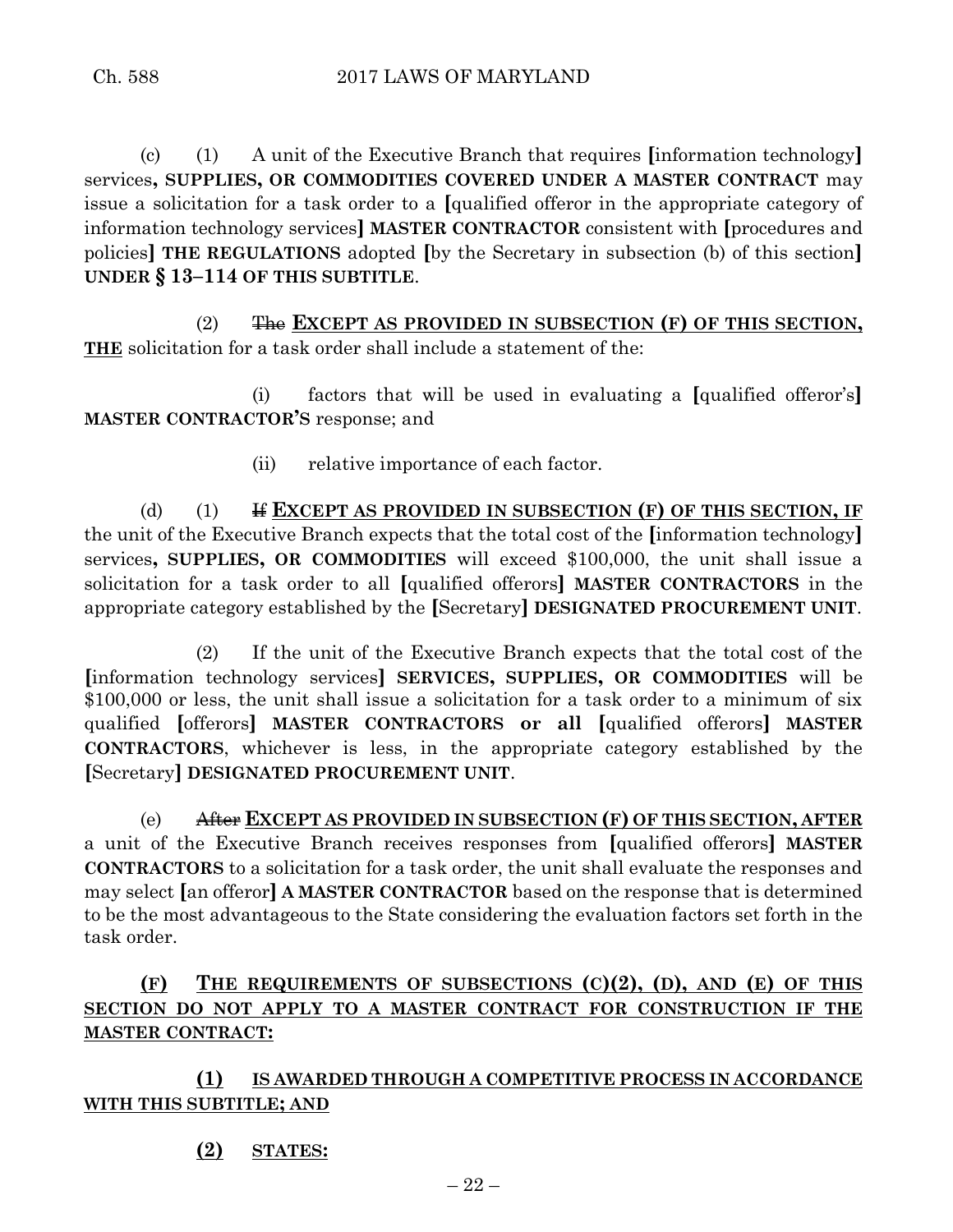### **(I) HOW TASK ORDERS WILL BE AWARDED; AND**

## **(II) THE MAXIMUM NUMBER OF QUALIFIED CONTRACTORS THAT WILL BE AWARDED A MASTER CONTRACT FOR CONSTRUCTION.**

**13–114.**

# **(A) THE BOARD SHALL ADOPT REGULATIONS IN ACCORDANCE WITH TITLE 10, SUBTITLE 1 OF THE STATE GOVERNMENT ARTICLE TO ESTABLISH A UNIFORM PROCESS FOR THE SOLICITATION OF MASTER CONTRACTS AND TASK ORDERS.**

# **(B) EACH DESIGNATED PROCUREMENT UNIT SHALL ENSURE COMPLIANCE WITH THE REGULATIONS SET FORTH IN SUBSECTION (A) OF THIS SECTION.**

**[**Subtitle 3. Architectural and Engineering Services.**]**

**[**13–301.

(a) In this subtitle the following words have the meanings indicated.

(b) "General Selection Board" means the General Professional Services Selection Board.

(c) "Person" includes, unless the context requires otherwise:

(1) the State;

(2) a county, municipal corporation, or other political subdivision; and

(3) any unit of the State government or a political subdivision.

(d) "Selection Board" means the General Selection Board or the Transportation Selection Board.

(e) "Transportation Selection Board" means the Transportation Professional Services Selection Board.

- (f) "Transportation unit" means:
	- (1) the Department of Transportation;
	- (2) any unit in the Department of Transportation;
	- (3) the Maryland Port Commission; or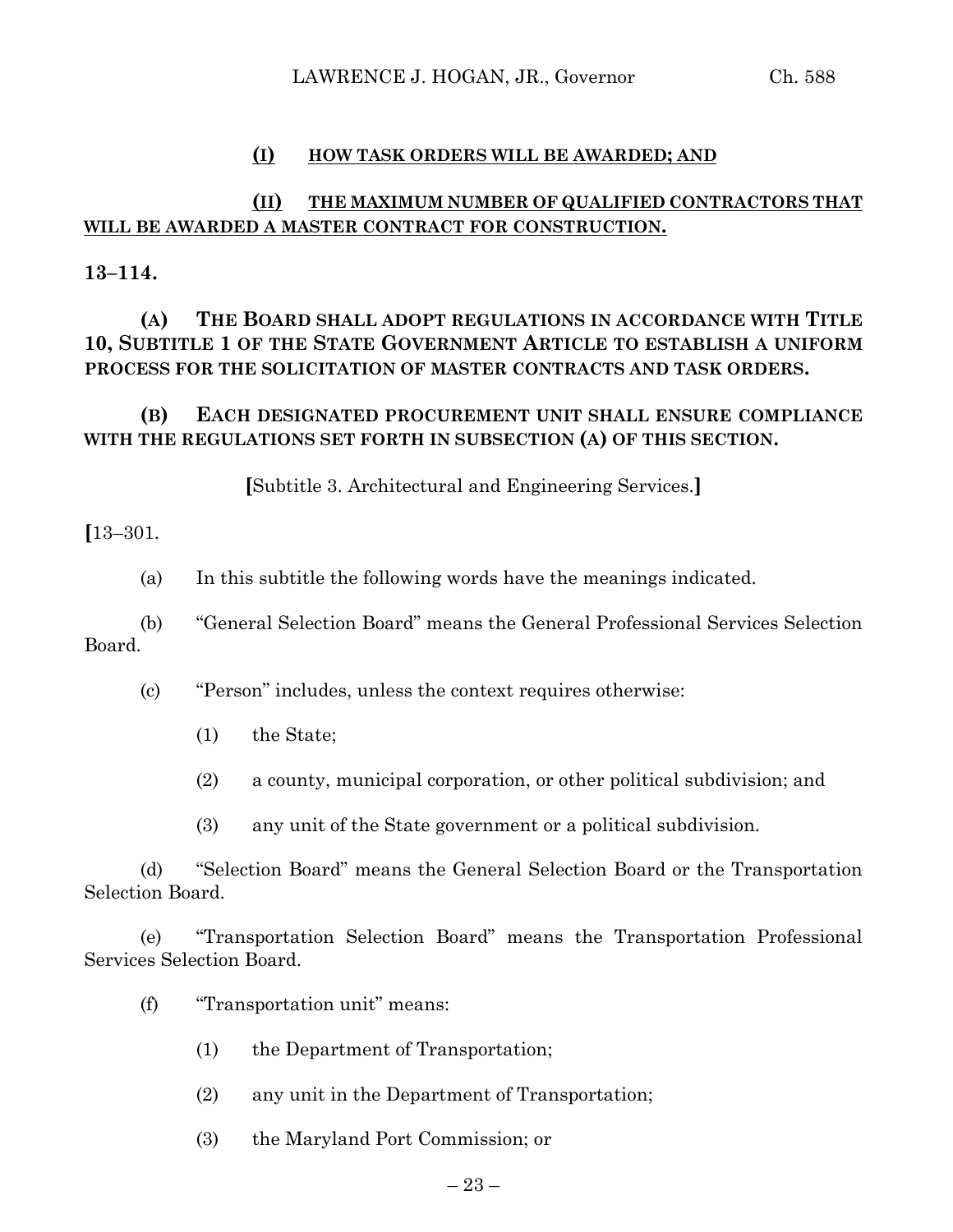## Ch. 588 2017 LAWS OF MARYLAND

(4) the Maryland Transportation Authority.**]**

**[**13–302.

(a) There is a General Professional Services Selection Board in the Department of General Services.

(b) (1) The General Selection Board consists of:

- (i) 4 permanent members; and
- (ii) 1 temporary member.

(2) The permanent members shall be:

- (i) the Secretary of General Services, ex officio, or a designee; and
- (ii) 3 members who are appointed by the Governor and shall be:

1. 1 appointee from the Department of General Services on recommendation of the Secretary of General Services; and

2. 2 appointees from the general public, at least 1 of whom is not an architect or engineer.

(3) The temporary member shall be the head of the unit whose request is under consideration.

(4) On recommendation of the Secretary of General Services, the Governor may appoint an alternate member to serve in the absence of the appointee under paragraph  $(2)(ii)1$  of this subsection.

(c) (1) The appointee from the Department of General Services serves at the pleasure of the Governor.

(2) An appointee from the general public:

(i) serves a term of 5 years; and

(ii) at the end of the term, continues to serve until a successor is appointed and qualifies.

(3) A temporary member serves only for the purpose of considering and acting on the request of the unit that the temporary member represents.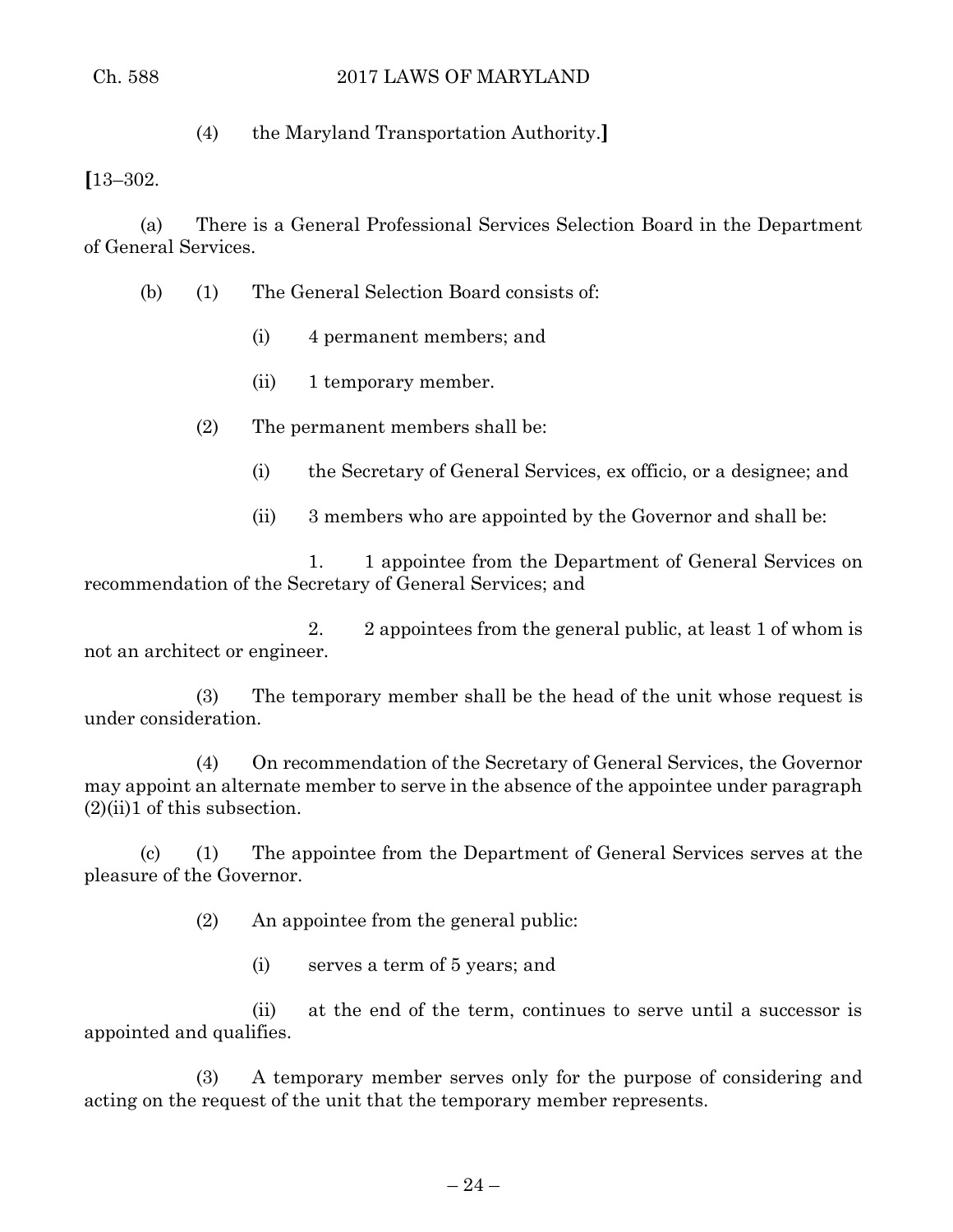(4) A permanent member who is appointed after a term has begun serves only for the rest of the term and until a successor is appointed and qualifies.

(d) (1) The Governor may remove a member for incompetence, misconduct, neglect of duty, or other sufficient cause.

(2) A member may not participate in any matter before the General Selection Board in which the member:

- (i) has an interest; or
- (ii) is or, within the previous 12 months, has been associated with:

or

1. a transportation unit that has an interest in the matter;

2. any other person who is not a unit and has an interest in the matter.

(e) Each appointee from the general public is entitled to:

(1) compensation in accordance with the State budget; and

(2) reimbursement for expenses under the Standard State Travel Regulations, as provided in the State budget.**]**

## **[**13–303.

(a) There is a Transportation Professional Services Selection Board in the Department of Transportation.

(b) (1) The Transportation Selection Board consists of:

- (i) 4 individuals who are permanent members; and
- (ii) 1 individual who is a temporary member.
- (2) The permanent membership shall consist of the following:
	- (i) the Secretary of Transportation, ex officio, or a designee;

(ii) 1 individual from the Department of Transportation, appointed by the Governor on recommendation of the Secretary of Transportation; and

(iii) 2 individuals appointed by the Governor from the general public, at least 1 of whom is not an architect or engineer.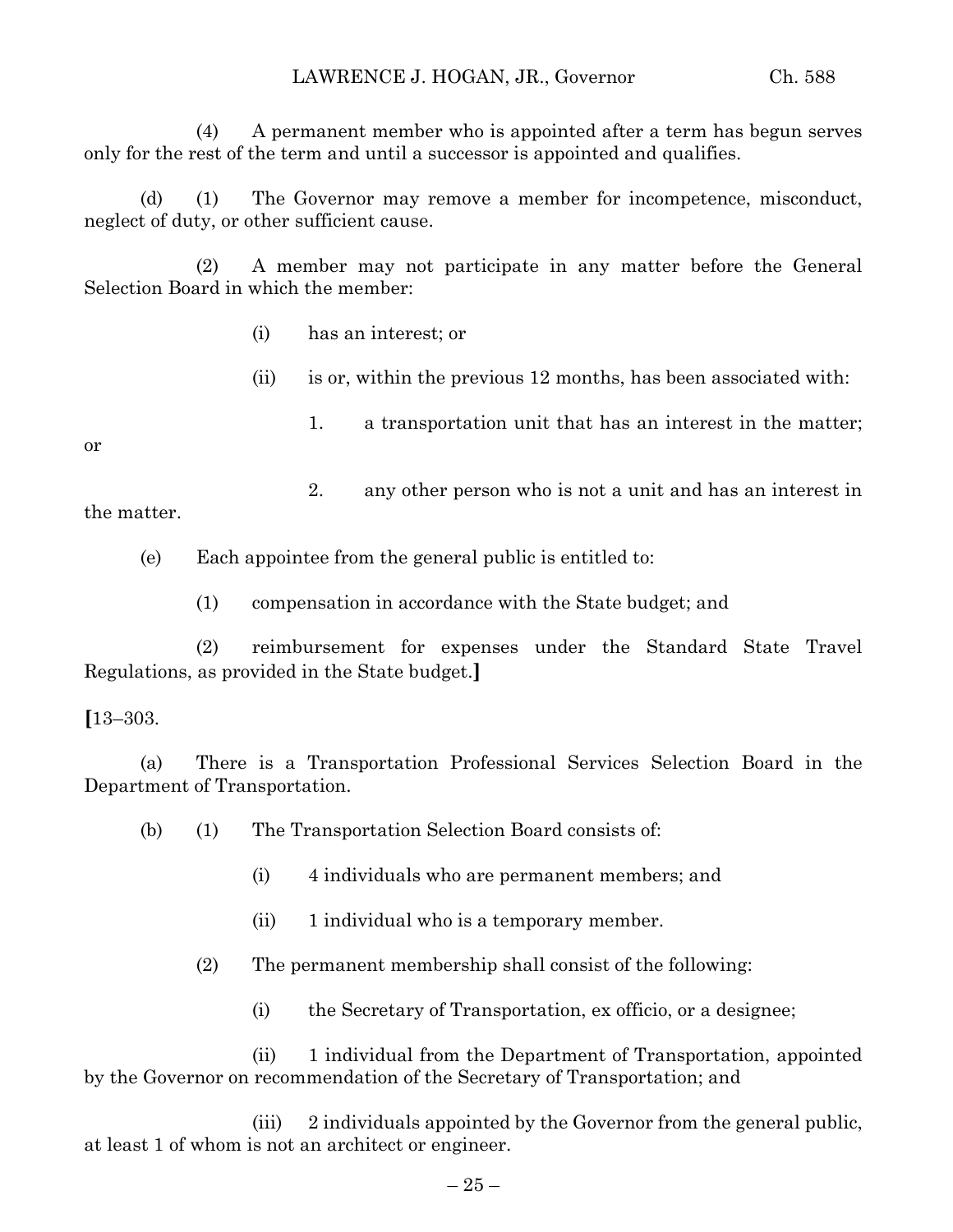(3) The transportation unit whose request the Transportation Selection Board is considering shall appoint the temporary member.

(4) On recommendation of the Secretary of Transportation, the Governor may appoint an alternate member to serve in the absence of the appointee under paragraph (2)(ii) of this subsection.

(c) (1) The appointee from the Department of Transportation serves at the pleasure of the Governor.

(2) An appointee from the general public:

(i) serves a term of 5 years; and

(ii) at the end of the term, continues to serve until a successor is appointed and qualifies.

(3) A temporary member serves only for the purpose of considering and acting on the request of the transportation unit that the temporary member represents.

(4) A permanent member who is appointed after a term has begun serves only for the rest of the term and until a successor is appointed and qualifies.

(d) (1) The Governor may remove a member for incompetence, misconduct, neglect of duty, or other sufficient cause.

(2) A member may not participate in any matter before the Transportation Selection Board in which the member:

(i) has an interest; or

(ii) is or, within the previous 12 months, has been associated with a person, other than a transportation unit, who has an interest in the matter.

(e) Each appointee from the general public is entitled to:

(1) compensation in accordance with the State budget; and

(2) reimbursement for expenses under the Standard State Travel Regulations, as provided in the State budget.**]**

**[**13–304.

(a) The selection boards shall adopt regulations that provide substantially similar procedures to carry out this subtitle.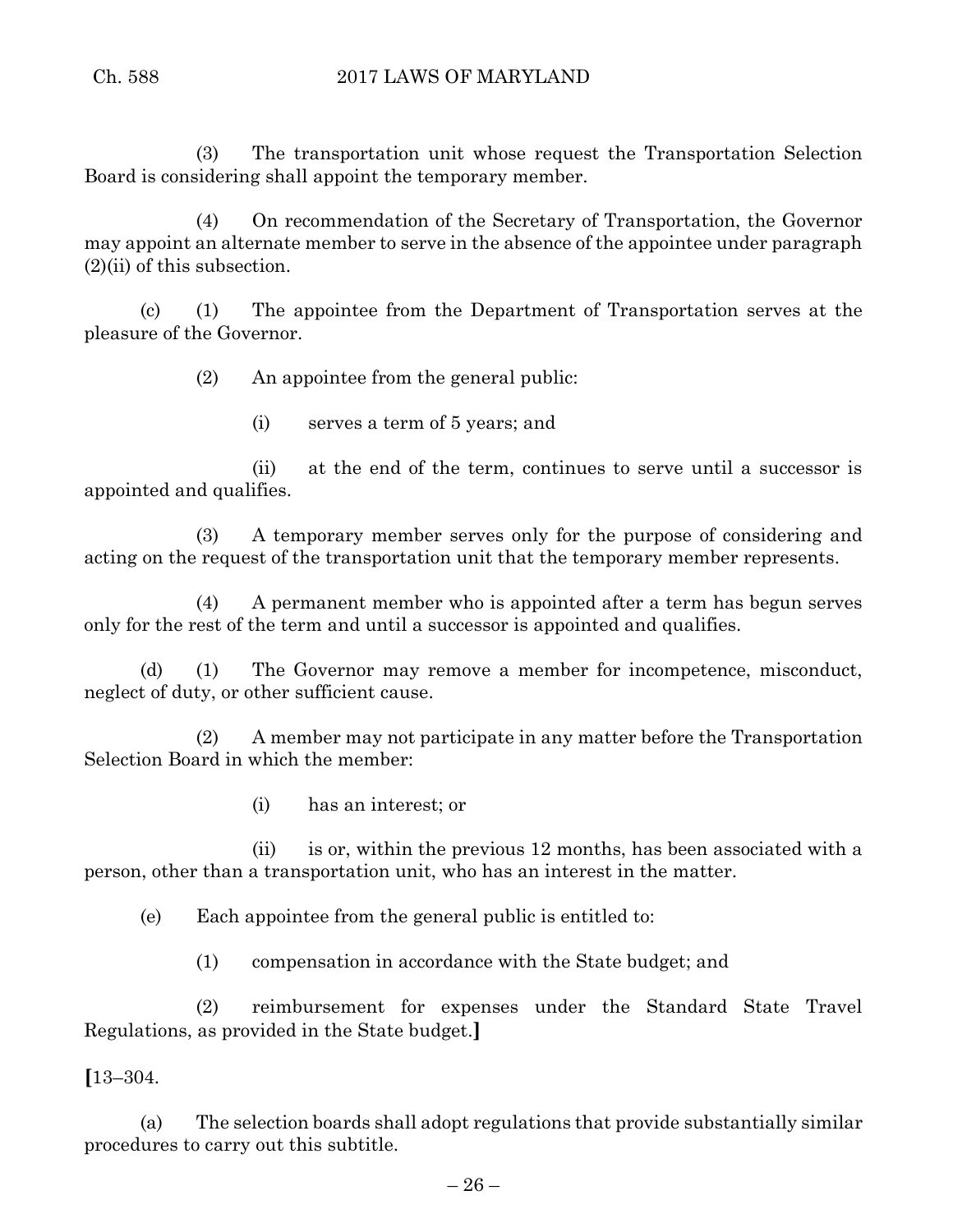(b) The procedures of each selection board shall ensure that a recommendation to the Board of Public Works for the award of a procurement contract for architectural or engineering services costing over \$200,000 is made on a competitive basis and includes an evaluation of the technical proposals and qualifications of at least 2 persons.**]**

## **[**13–305.

(a) At the request of a school board or a political subdivision of the State, the Selection Board may provide advisory services about procurement of architectural services or engineering services.

(b) A school board or political subdivision that receives advisory services under this section shall reimburse the Selection Board for its costs.**]**

**[**13–306.

(a) Except for a transportation unit, a unit that intends to procure architectural or engineering services costing more than \$200,000 shall submit a request to the General Selection Board at a public meeting of that Board.

(b) The General Selection Board shall publish reasonable and timely notice of a request presented under this section.**]**

## **[**13–307.

(a) The General Selection Board may approve a request for architectural or engineering services only if it concludes that the services cannot be provided feasibly and economically by existing in–house resources.

(b) The General Selection Board shall:

(1) publish uniform and consistent announcements of all approvals for requests for architectural services or engineering services; and

(2) mail a copy of an announcement to each person who requests notice.

(c) An announcement of an approval under this section shall:

(1) describe generally the architectural services or engineering services that are the subject of the procurement; and

(2) indicate how an interested person may receive information about the procurement.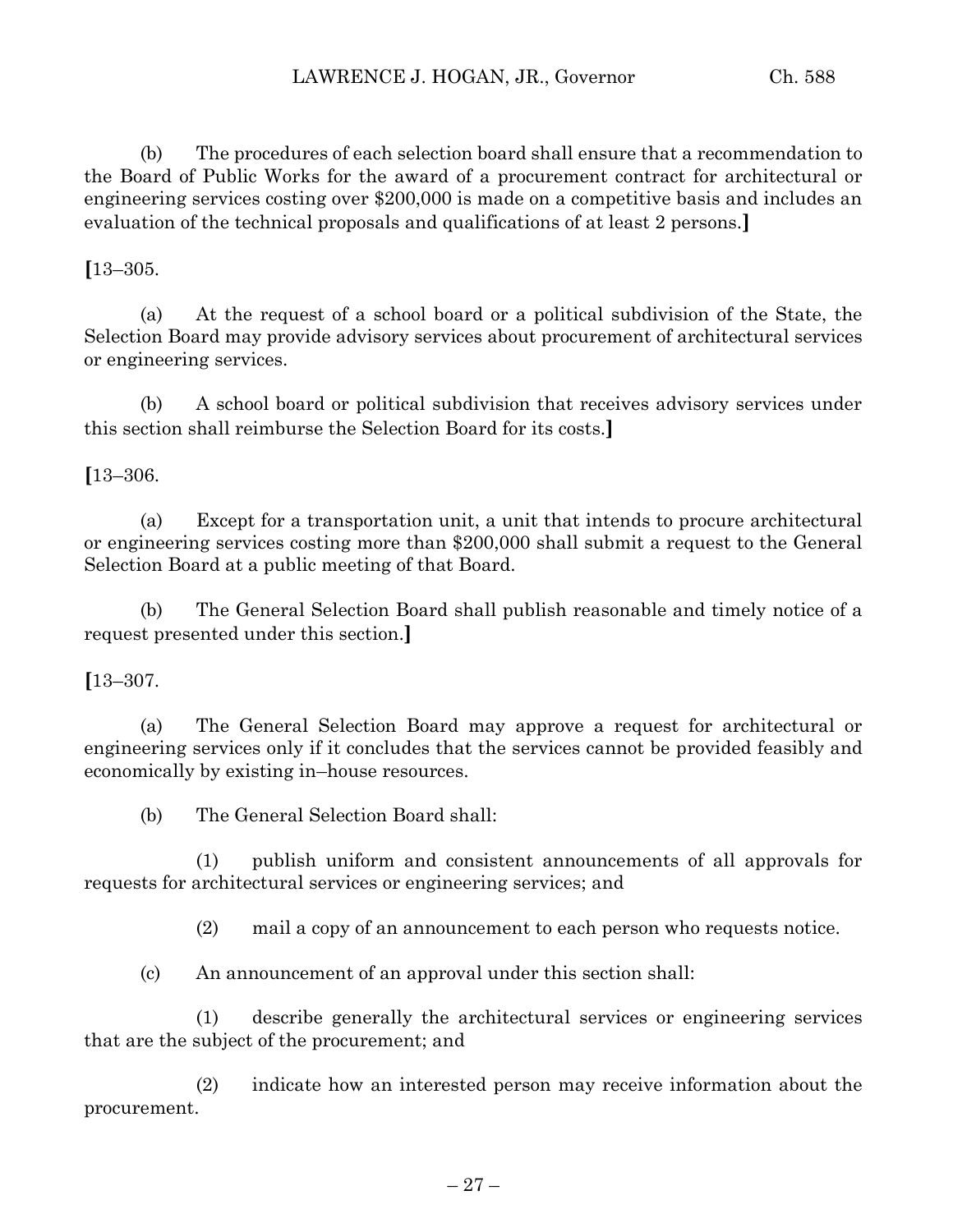(d) (1) On request, the General Selection Board shall provide to an interested person a comprehensive description of the nature and scope of the architectural or engineering services that are the subject of the procurement.

(2) The unit requesting the procurement shall prepare the description required under this subsection.**]**

**[**13–308.

(a) The General Selection Board shall:

(1) evaluate technical proposals and the qualifications of the persons submitting proposals; and

(2) determine an order of priority based on those evaluations.

(b) (1) The General Selection Board shall:

(i) begin negotiations with the most qualified person; and

(ii) try to negotiate a procurement contract with that person at a rate of compensation that is fair, competitive, and reasonable.

(2) In determining the rate of compensation under this subsection, the General Selection Board shall:

(i) consider the scope and complexity of the architectural or engineering services required; and

(ii) conduct a detailed analysis of the cost of those services.

(c) (1) If the General Selection Board is unable to negotiate a satisfactory procurement contract at a rate of compensation that is fair, competitive, and reasonable, it shall:

(i) terminate negotiations with the most qualified person; and

(ii) negotiate in the same manner with the second and, if necessary, the third most qualified person chosen under subsection (a) of this section.

(2) If the General Selection Board is unable to negotiate a procurement contract with any person chosen under subsection (a) of this section, the General Selection Board shall:

(i) choose additional persons in order of their competence and qualification; and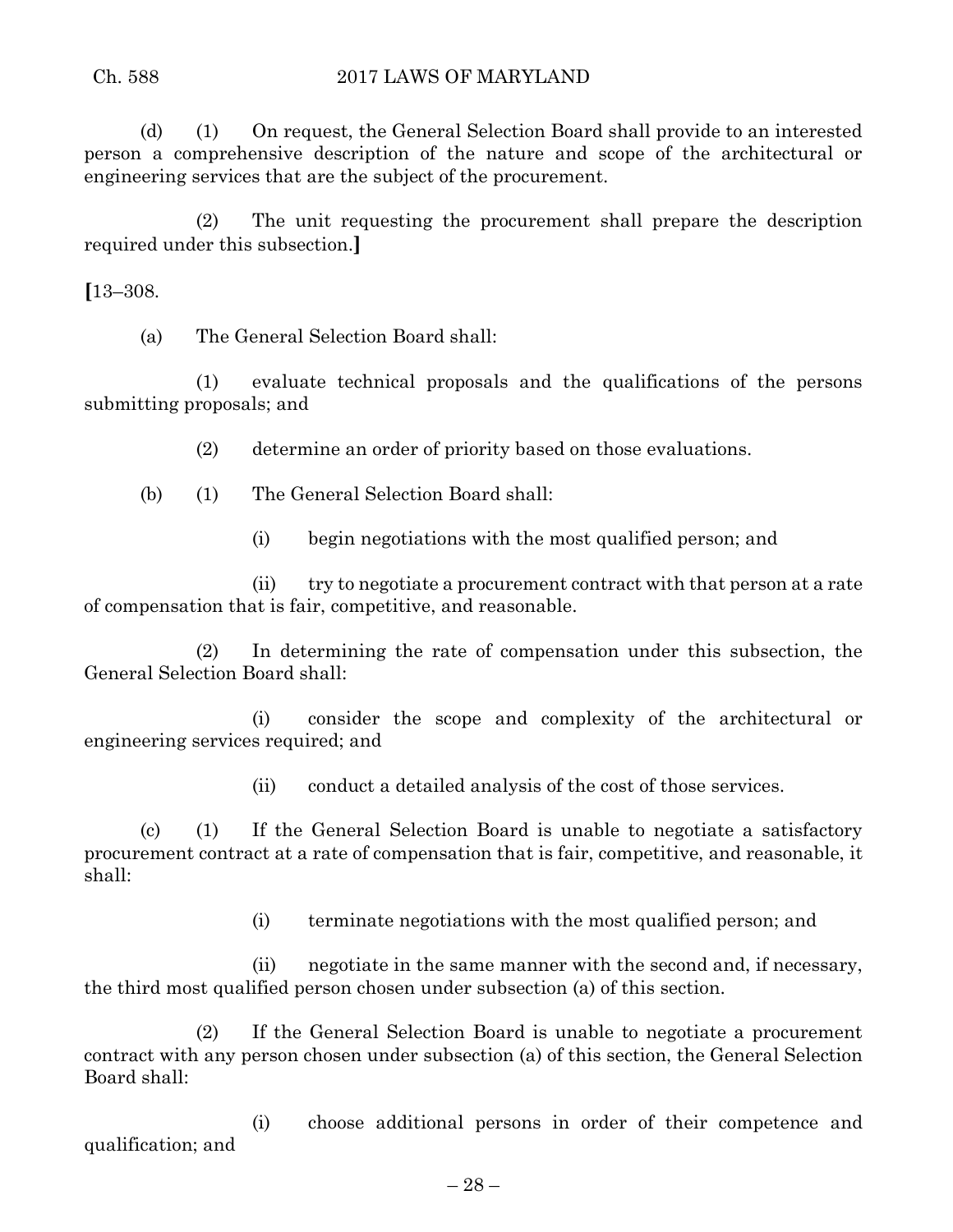(ii) continue negotiations in accordance with the procedures under this section until it reaches an agreement.

(d) The General Selection Board may delegate the negotiation process to the Department of General Services, but any negotiating team shall include a representative of the unit requesting the procurement.**]**

**[**13–309.

The General Selection Board shall:

(1) review all procurement contract documents; and

(2) announce the general content of the documents at a public meeting of that Board.**]**

**[**13–310.

(a) (1) A transportation unit that intends to procure architectural or engineering services shall submit a request to the Secretary of Transportation.

(2) The Secretary of Transportation shall certify to the Transportation Selection Board that the architectural or engineering services requested under this section cannot be provided feasibly and economically by existing in–house resources.

(b) The Transportation Selection Board shall:

(1) publish uniform and consistent announcements of all requests for architectural services or engineering services; and

(2) mail a copy of an announcement to each person who requests notice of a specific project.

(c) An announcement of a request under this section shall:

(1) describe generally the architectural or engineering services that are the subject of the procurement; and

(2) indicate how an interested person may receive information about the procurement.

(d) A transportation unit shall negotiate competitively each procurement contract for architectural or engineering services costing \$200,000 or less at a price that the transportation unit determines to be fair and reasonable.**]**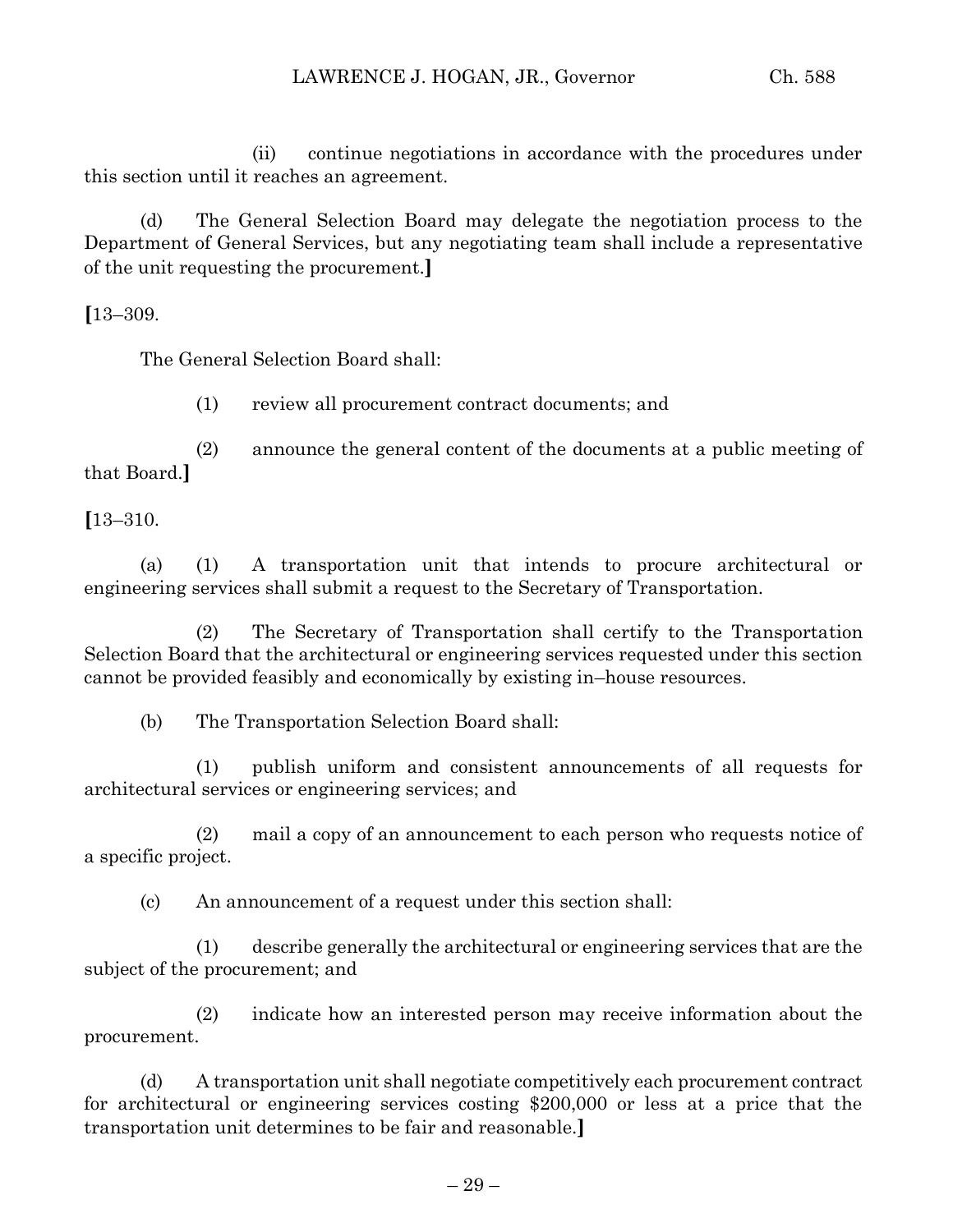**[**13–311.

(a) The Department of Transportation shall establish a selection process based on a competitive procedure to:

(1) promote engineering and design quality and ensure maximum competition by professional companies of all sizes providing architectural or engineering services;

(2) evaluate technical proposals and the qualifications of the persons submitting proposals; and

(3) determine an order of priority based on those evaluations.

(b) (1) From the results of the selection process under subsection (a) of this section, the transportation unit shall:

(i) begin negotiations with the most qualified person; and

(ii) try to negotiate a procurement contract with that person at a rate of compensation that is fair, competitive, and reasonable.

(2) In determining the rate of compensation under this subsection, the transportation unit shall:

(i) consider the scope and complexity of the architectural or engineering services required;

(ii) conduct a detailed analysis of the cost of those services; and

(iii) comply with limits on costs reimbursement, including, but not limited to overhead limits, established by the Transportation Selection Board. In setting such limits, the Board shall consider the goal of the selection process set forth in paragraph (1) of this subsection, as well as the reasonable cost of architectural or engineering services.

(c) (1) If the transportation unit is unable to negotiate a satisfactory procurement contract at a rate of compensation that is fair, competitive, and reasonable, it shall:

(i) terminate negotiations with the most qualified person; and

(ii) negotiate in the same manner with the second and, if necessary, the third most qualified person chosen under subsection (a) of this section.

(2) If the transportation unit is unable to negotiate a procurement contract with any person chosen under subsection (a) of this section, the transportation unit shall: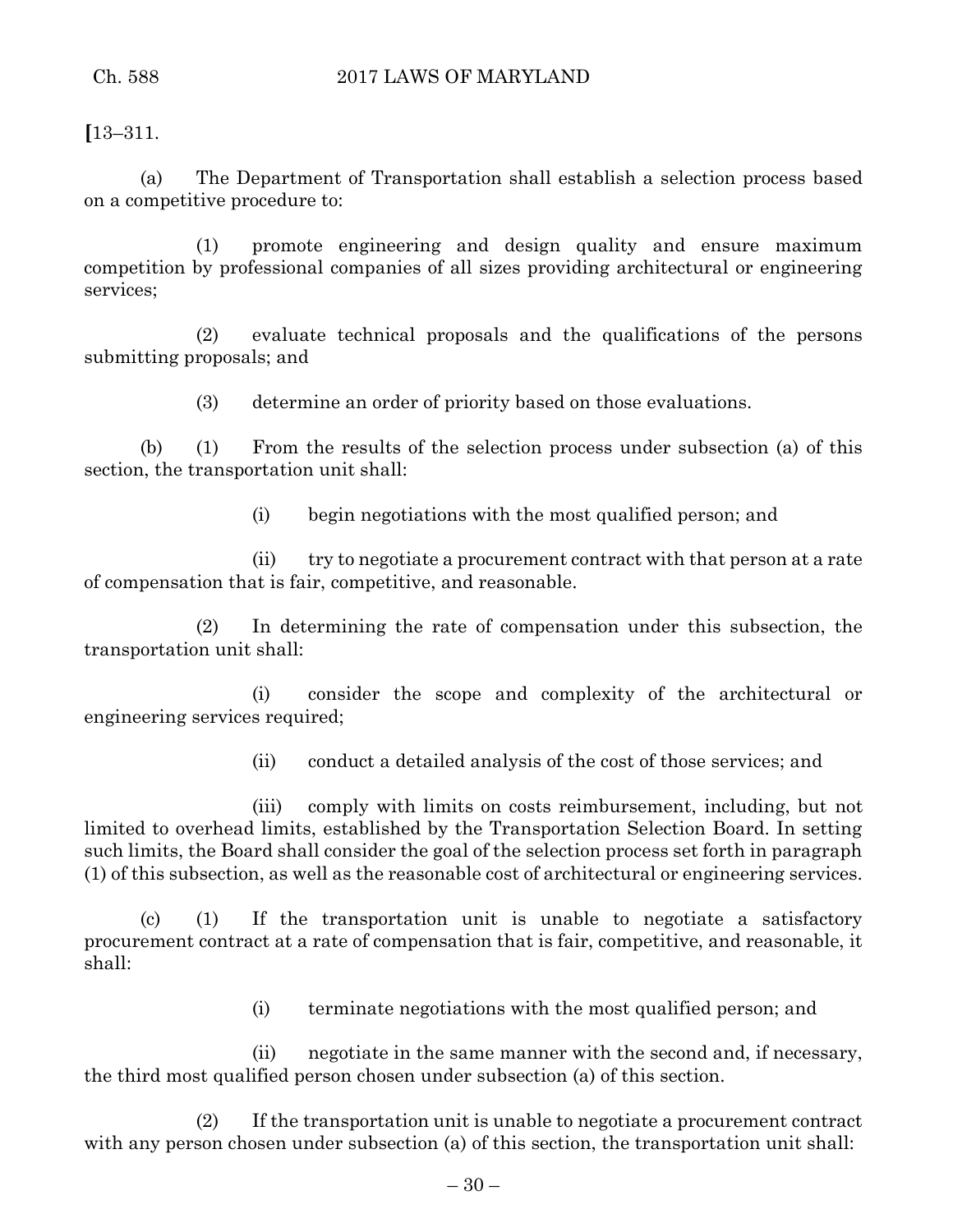(i) choose additional persons in order of their competence and qualification; and

(ii) continue negotiations in accordance with the procedures under this section until it reaches an agreement.

(d) The Transportation Selection Board may delegate the negotiation process to the Department of Transportation, but any negotiating team shall include a representative of the transportation unit requesting the procurement.**]**

**[**13–312.

(a) A transportation unit shall submit to the Transportation Selection Board the name of the person with whom an agreement for the procurement of architectural services or engineering services is reached in accordance with § 13–311 of this subtitle.

(b) The Transportation Selection Board shall:

(1) review all procurement contract documents; and

(2) announce the general content of the documents at a public meeting of that Board.

(c) (1) The Transportation Selection Board shall hold a public meeting at which that Board shall:

(i) accept or reject the person with whom the agreement was reached; or

(ii) for cause, postpone its decision on the selection.

(2) The Transportation Selection Board shall provide reasonable and timely notice of a meeting required under this subsection.**]**

## **[**13–313.

The Selection Board shall make available for public review all documents that relate to the award of a procurement contract, including:

- (1) technical resumes;
- (2) proposals;
- (3) the procurement contract;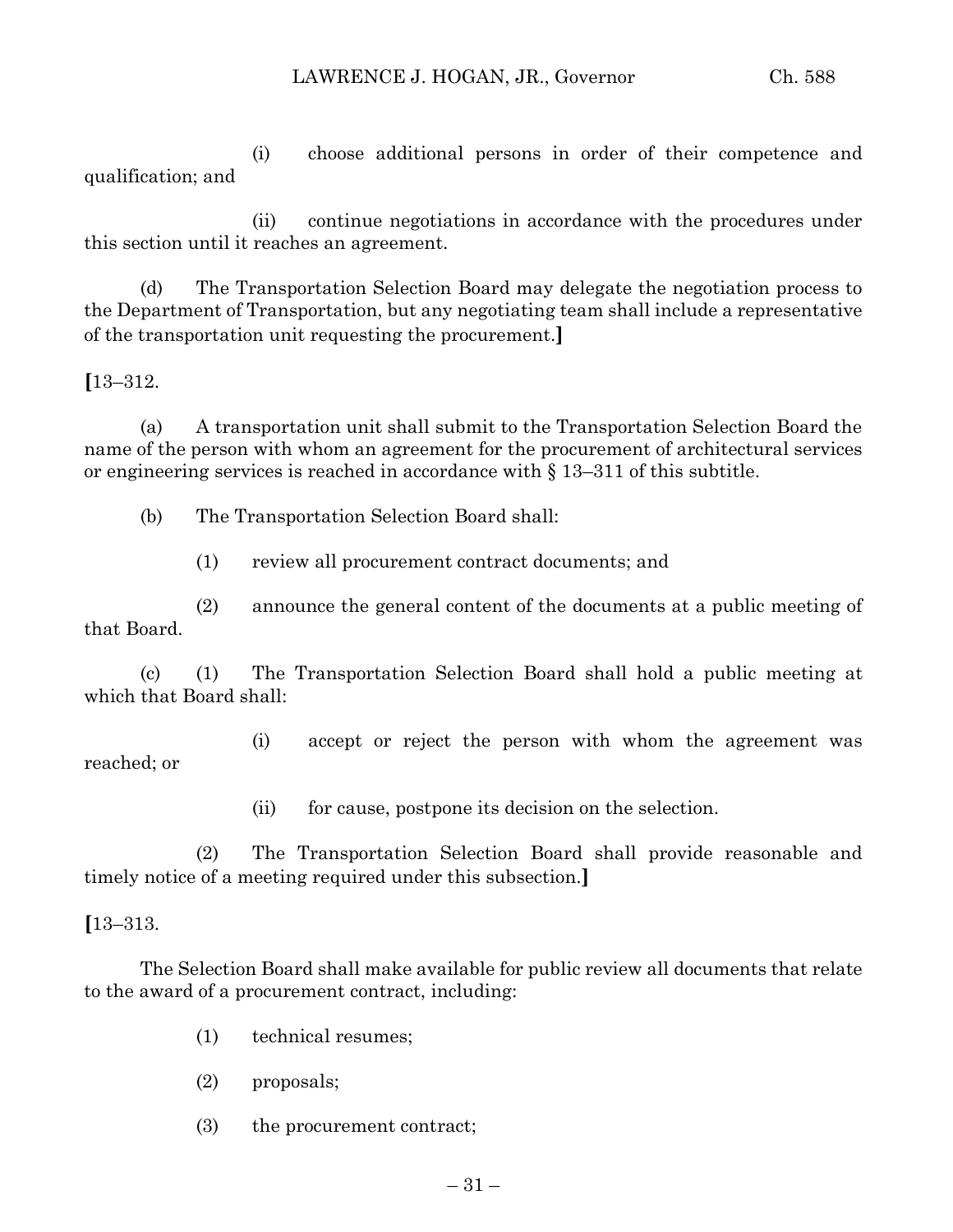(4) scope of services;

(5) programs;

(6) staff reports;

(7) internal worksheets; and

(8) all other information that relates to the negotiation and award of a procurement contract under this subtitle.**]**

**[**13–314.

(a) The Selection Board shall waive the requirements of §§ 13–304(b), 13–308, 13–309, 13–311, 13–312(b), and 13–313 of this subtitle if:

(1) the Selection Board determines that:

(i) the architectural services or engineering services cannot be defined so completely as to carry out those requirements; or

(ii) the specifications require architectural services or engineering services that are available only from a bona fide single source or a proprietary product or process;

(2) the Governor declares an emergency;

(3) after a natural disaster, public health and safety are endangered; or

(4) on the recommendation of the Secretary of General Services or the Secretary of Transportation and a finding by the Governor that extraordinary circumstances exist, the Board of Public Works determines that:

(i) for a particular project, urgent circumstances require the selection of a contractor on an expedited basis;

(ii) expedited selection best serves the public interest; and

(iii) the need for an expedited selection outweighs the benefits of carrying out those requirements.

(b) A waiver and the reasons for it shall be documented and:

(1) immediately reported to eMaryland Marketplace for publication; and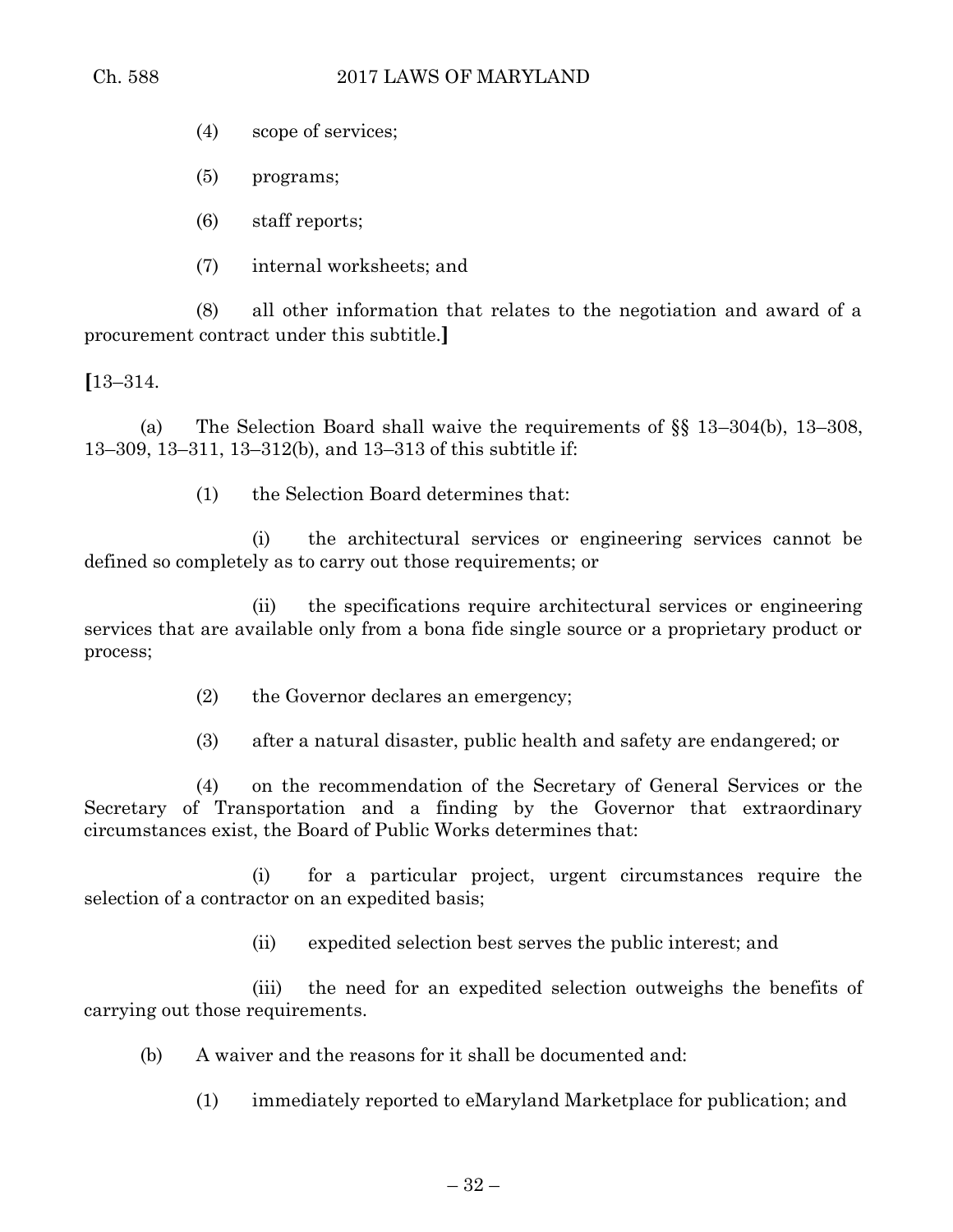(2) reported to the Legislative Policy Committee within 30 days after the waiver occurs.**]**

**[**13–315.

(a) (1) After choosing a contractor in accordance with this subtitle, the Selection Board shall recommend that contractor to the Board of Public Works.

(2) With each recommendation, the Selection Board shall submit a statement of the reasons for the selection.

(3) The statement required under this subsection serves as a public notice of the selection.

(b) The Selection Board shall assure the Board of Public Works that the recommended contractor has the financial capacity to:

(1) provide the architectural services or engineering services; and

(2) protect the State from errors and omissions that might arise from the performance of the architectural or engineering services by:

- (i) the contractor; or
- (ii) third parties relying on the completed design or work product.**]**

**[**13–316.

(a) Within 10 days after an offeror of architectural services or engineering services receives notice of a recommendation by the Selection Board to the Board of Public Works, the offeror may appeal the recommendation to the Board of Public Works.

(b) On an appeal under this section, the Board shall:

- (1) approve the recommendation;
- (2) disapprove the recommendation; or
- (3) remand the matter to the Selection Board for further consideration.

(c) The Board of Public Works may award a prospective offeror or an offeror the reasonable costs of filing and pursuing an appeal, not including attorney's fees, if:

(1) the prospective offeror or offeror appeals the recommendation of the Transportation Selection Board or the General Selection Board to enter into an architectural services or engineering services contract to the Board of Public Works;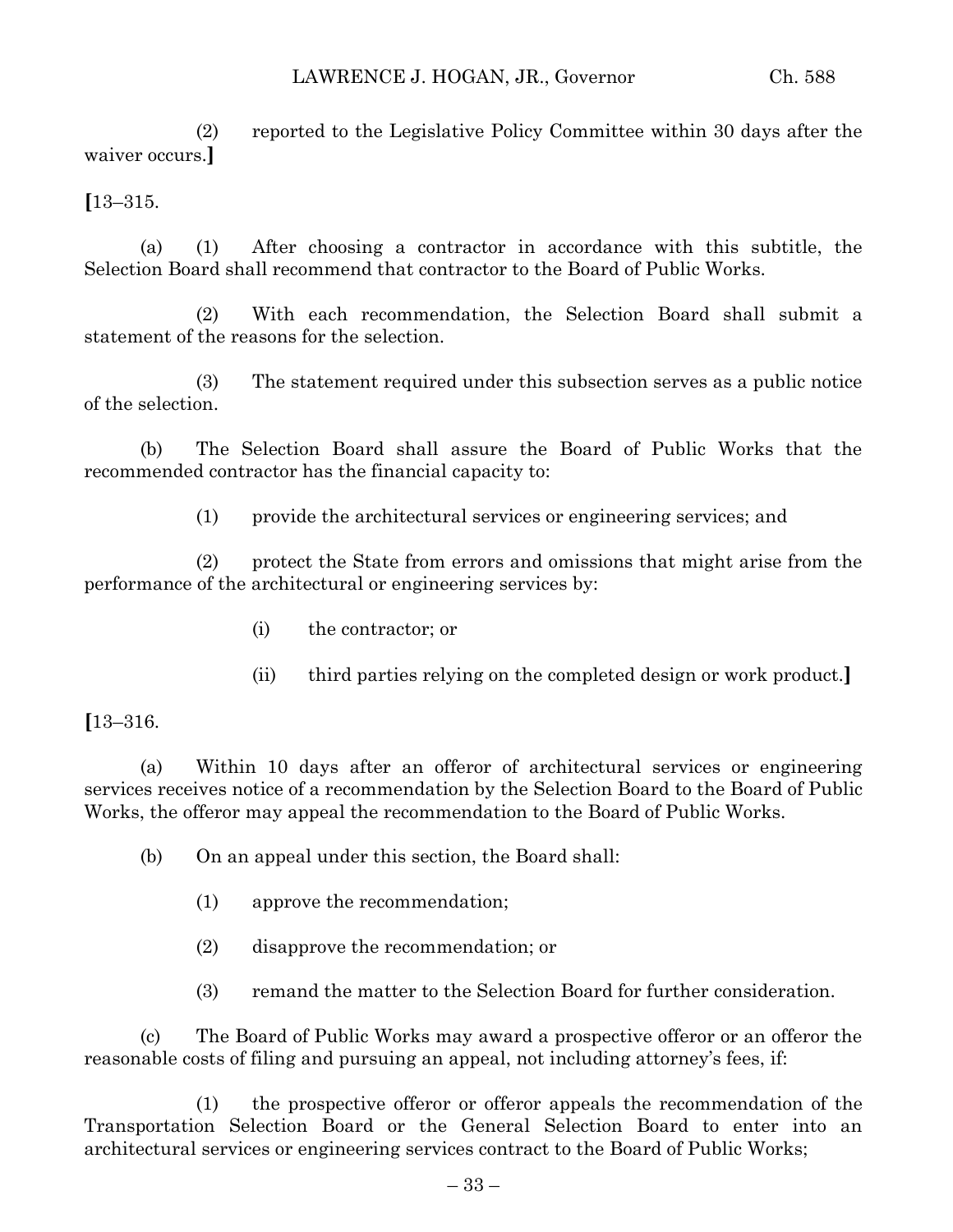(2) the Board of Public Works disapproves the recommendation of the Transportation Selection Board or the General Selection Board; and

(3) the Board of Public Works finds that there has been a violation of the procurement law or regulations.

(d) The Board of Public Works shall adopt regulations to implement this section and to determine what constitutes reasonable costs of filing and pursuing an appeal.**]**

**[**13–317.

(a) A unit may not award a procurement contract to a person under this subtitle unless:

(1) the person submits:

(i) an affidavit of noncollusion; and

(ii) a price quotation; and

(2) for a procurement contract costing more than  $$200,000$ , the person has executed a truth–in–negotiation certificate.

(b) The truth–in–negotiation certificate shall state that:

(1) wage rates and other factual unit costs supporting wages are accurate, complete, and current as of the time of contracting; and

(2) the original price of the procurement contract and any additions to the procurement contract will be adjusted to exclude any significant price increase if the Selection Board determines that the price increase is due to wage rates or other factual unit costs that were inaccurate, incomplete, or not current as of the time of contracting.

(c) An adjustment to the procurement contract shall be made within 1 year after the procurement contract is completed.**]**

# **[**13–318.

The Selection Board may not award a procurement contract for architectural services or engineering services that:

(1) is a cost–plus–a–percentage–of–cost contract; or

(2) includes fee schedules that are based on a percentage of construction

costs.**]**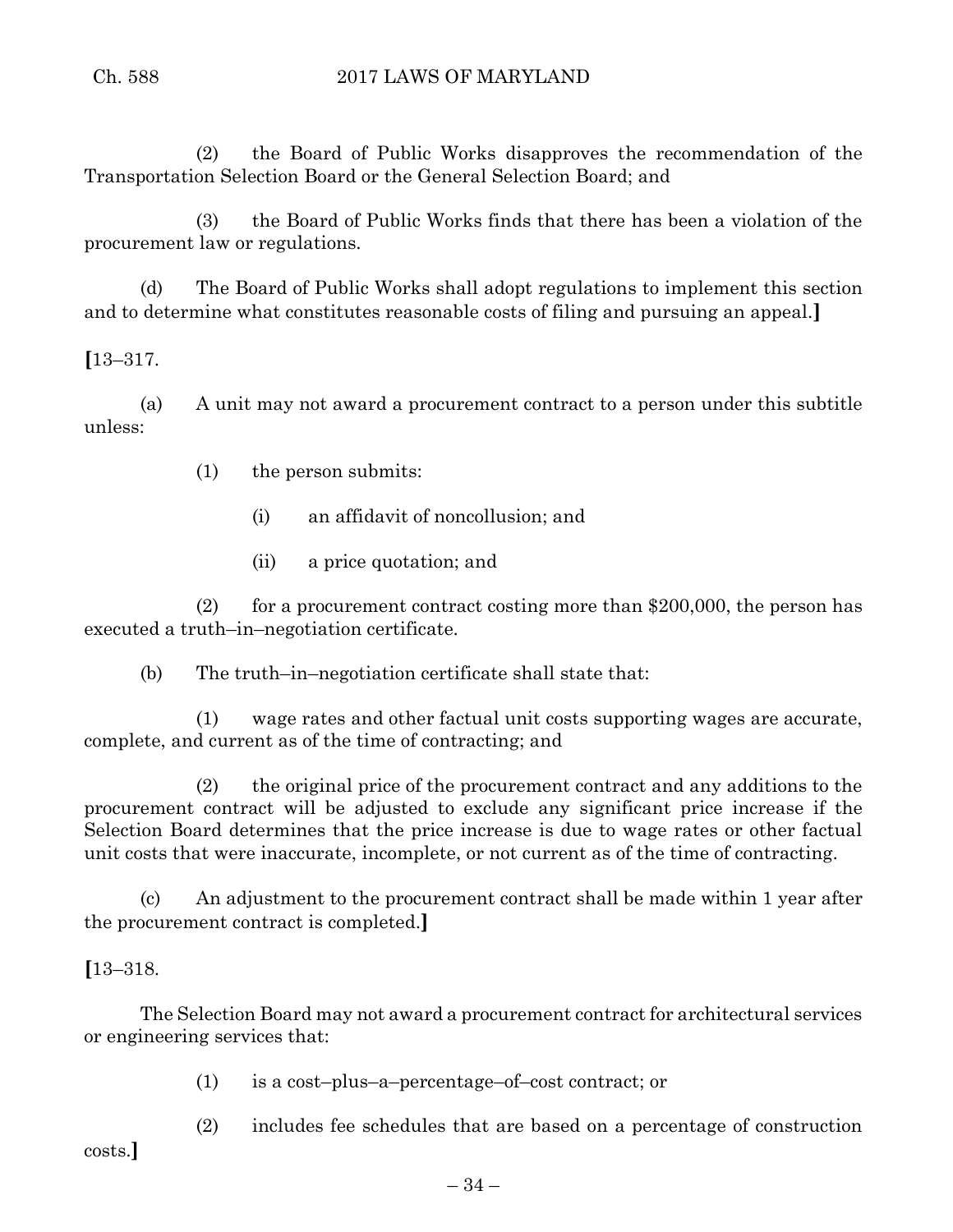**[**13–320.

(a) (1) The State may postaudit the rates of contractors performing architectural services or engineering services under this subtitle as required by the regulations adopted under this subtitle.

(2) All rates used in a cost–plus–fixed–fee procurement contract shall be verified by postaudit if:

(i) the compensation is more than \$50,000 and the procurement contract involves a unit other than a transportation unit; and

(ii) the compensation is more than \$25,000 and the procurement contract involves a transportation unit.

(b) On request by a procuring authority of any political subdivision of the State that is considering an architect or engineer for a specific project, any State audit of the architect or engineer shall be made available.**]**

**[**13–321.

(a) The Board may terminate without liability a procurement contract for architectural services or engineering services if:

(1) there has been a conviction of a crime arising out of or in connection with the procurement contract or any payment to be made under the procurement contract; or

(2) there has been a breach or violation of any provision of this subtitle.

(b) Subject to subsection (a) of this section, the Board may deduct from the procurement contract price or otherwise recover the full amount of any fee, commission, gift, percentage, or other consideration paid in violation of this subtitle.

(c) If a procurement contract is terminated under this section, the contractor:

(1) is entitled only to the earned value of the work completed as of the date of termination, plus termination costs;

(2) is liable for any costs incurred for completion of the work over the maximum amount payable to the contractor under the procurement contract; and

(3) shall refund all profits or fixed fees realized under the procurement contract.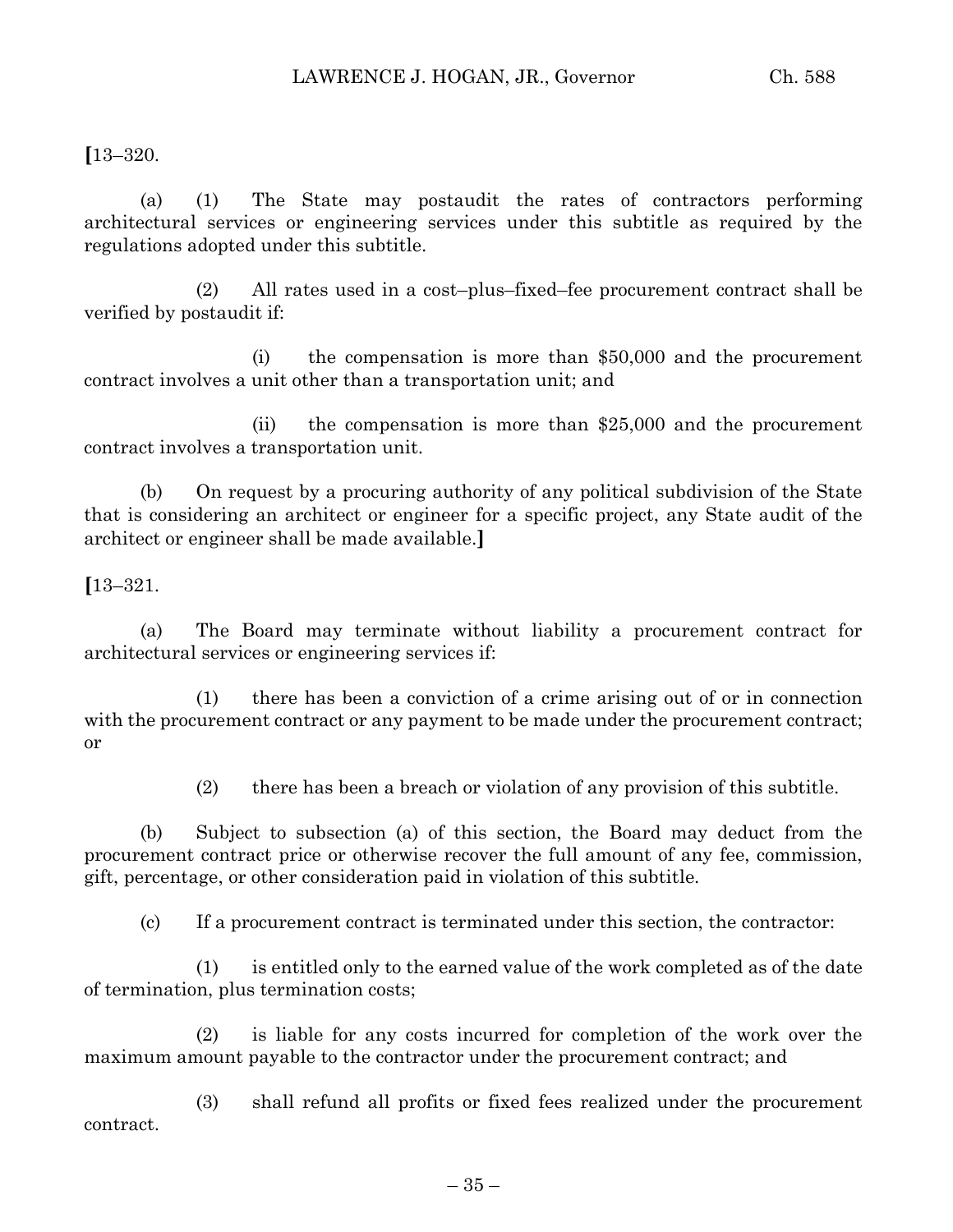(d) (1) The provisions of this section are in addition to any other right or remedy allowed by law.

(2) By carrying out this section, the Board does not waive any other right or remedy provided by law.**]**

**[**13–322.

A person who violates any provision of this subtitle is guilty of a felony and on conviction is subject to a fine not exceeding \$20,000 or imprisonment not exceeding 10 years or both.**]**

# **[**13–323.

This subtitle may be cited as the "Maryland Architectural and Engineering Services Act".**]**

**[**Subtitle 4. Streamlined Process for Procurement of Information Technology Services.**]**

**[**13–401.

- (a) In this subtitle the following words have the meanings indicated.
- (b) "Information technology" has the meaning stated in § 3A–301 of this article.
- (c) "Secretary" means the Secretary of Information Technology.**]**

15–202.

**[**This**]EXCEPT TO THE EXTENT AUTHORIZED BY REGULATION BY THE BOARD, THIS** subtitle does not apply to a protest concerning**[**:

(1) except for a protest relating to a violation of § 13–212.1 of this article, the formation of a procurement contract for architectural services or engineering services; or

(2) except to the extent authorized by regulation by the Board,**]** any act or omission by a procurement agency under Title 14, Subtitle 6 of this article.

17–103.

(a) (1) Before a public body awards a construction contract exceeding \$100,000, the contractor shall provide payment security and performance security that meet the requirements of  $\S 17-104$  of this subtitle.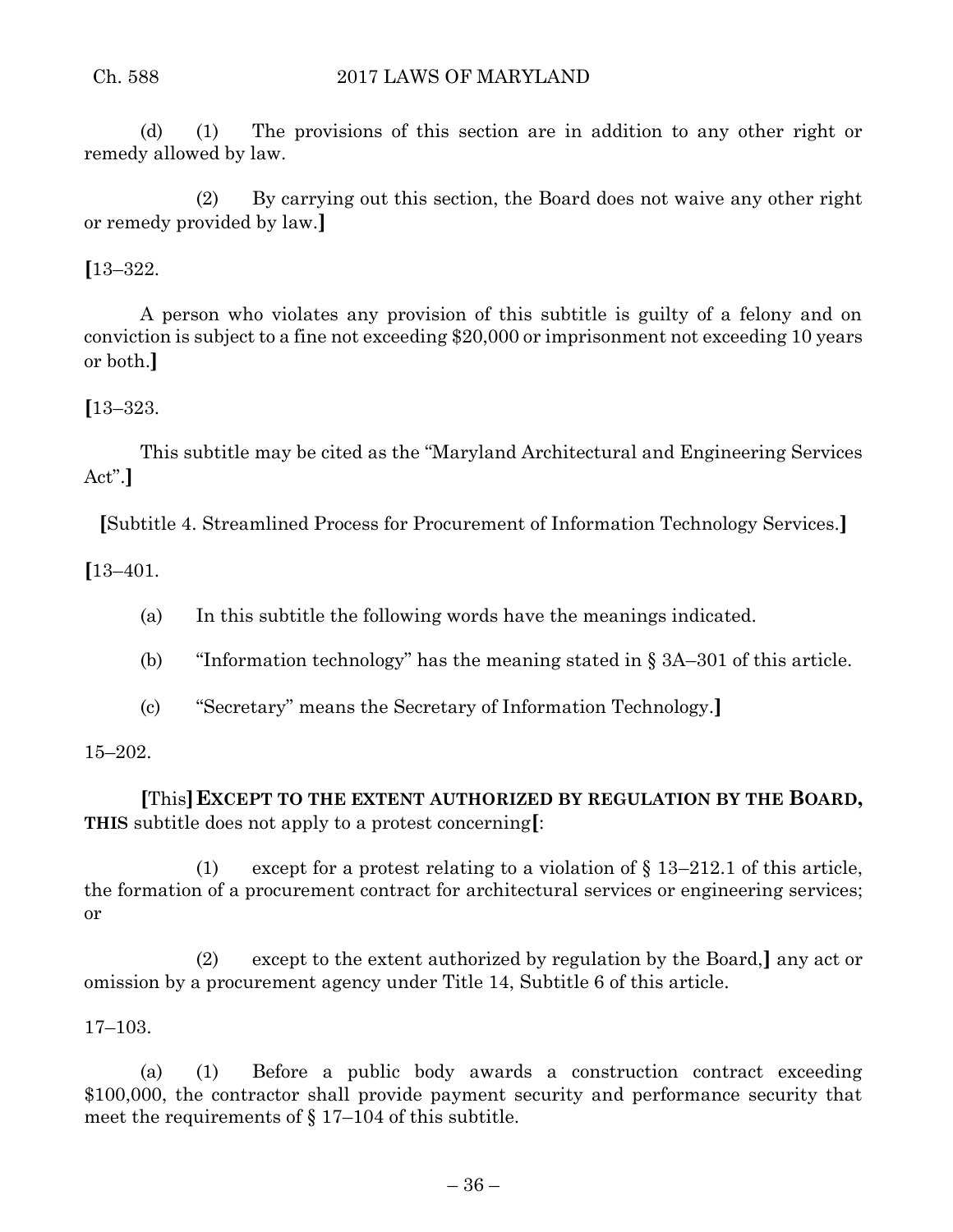(2) The security shall be:

(i) for performance security, in an amount that the public body considers adequate for its protection; and

(ii) for payment security, at least 50% of the total amount payable under the contract.

(b) A public body, other than the State or a unit of the State government, may require payment security or performance security for a construction contract if:

(1) the contract exceeds **[**\$25,000**] \$50,000** but does not exceed \$100,000; and

(2) the amount of the security does not exceed 50% of the contract amount.

## **Article – Education**

### 16–311.

(a) (1) Except as provided in paragraph (2) of this subsection, this section applies to every contract for any building, improvement, equipment, or supplies.

- (2) This section does not apply to:
	- (i) The purchase of books or other materials for instruction;
	- (ii) Emergency repairs;

(iii) Any contract or purchase made by a county for a community college under procedures authorized by the county charter or an act of the General Assembly; or

(iv) Any contract or purchase that qualifies as a "small procurement" as defined in the State Procurement Regulations.

(b) **[**All procurements shall be by competitive sealed bids, as described in this section, unless one of the following methods is specifically authorized**] AT THE DISCRETION OF THE PROCUREMENT OFFICER, THE FOLLOWING PROCUREMENT METHODS ARE AUTHORIZED WHERE APPLICABLE**:

**(1) COMPETITIVE SEALED BIDS UNDER SUBSECTION (C) OF THIS SECTION;**

 $\lbrack (1) \rbrack$  **(2)** Competitive sealed proposals under § 16–313 of this subtitle;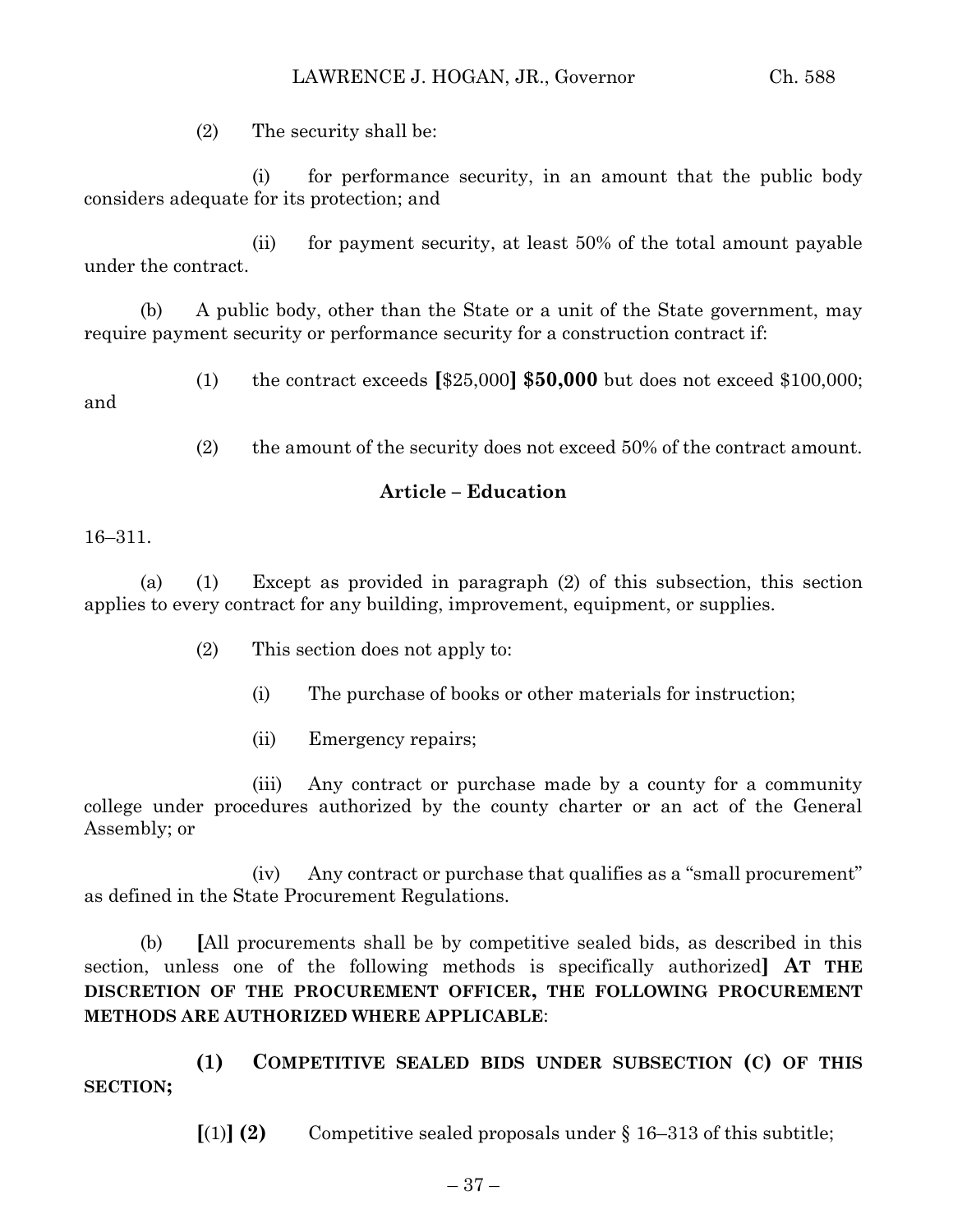- **[**(2)**] (3)** Sole source procurement under § 16–314 of this subtitle; or
- $\lceil(3)\rceil$  **(4)** Noncompetitive negotiation under § 16–314.1 of this subtitle.

(c) **(1) THE BOARD OF TRUSTEES MAY PROVIDE FOR PROCUREMENT BY COMPETITIVE SEALED BIDS IN ACCORDANCE WITH THIS SUBSECTION.**

**(2) (I) WHENEVER PROCUREMENT IS BASED ON COMPETITIVE SEALED BIDS, THE BOARD OF TRUSTEES, OR ITS DESIGNEE, SHALL SEEK BIDS BY ISSUING AN INVITATION FOR BIDS.**

**[**(1)**] (II)** The board of trustees, at least 2 weeks before bids are to be filed, shall advertise for bids in at least one newspaper published in the county **OR IN EMARYLAND MARKETPLACE, IN ACCORDANCE WITH TITLE 17, SUBTITLE 5 OF THE STATE FINANCE AND PROCUREMENT ARTICLE**.

**[**(2)**] (III)** The board of trustees may name in the specifications and advertisements for bids the particular make, kind, or brand of article to be contracted for or purchased.

**[**(d) (1)**] (3)** The board of trustees of each community college may provide for the prequalification of persons as prospective responsible bidders for procurements other than leases of real property.

**[**(2)**] (4)** If a board of trustees uses a prequalification procedure for awarding a procurement contract:

and

- (i) A person who is not prequalified may submit a bid or proposal;
- (ii) After bid opening or receipt of proposals and before awarding the procurement contract, a procurement officer may determine that:

1. A person who was not prequalified at the time of bid opening or receipt of proposals is a responsible bidder; or

2. A prequalified person is not a responsible bidder.

**[**(e) (1)**] (5)** Except as provided in **[**subsection (f)**] PARAGRAPH (7)** of this **[**section**] SUBSECTION**, the contract shall be awarded to the lowest responsible bidder, who conforms to the specifications, with consideration given to:

- (i) The quantities involved;
- (ii) The time required for delivery;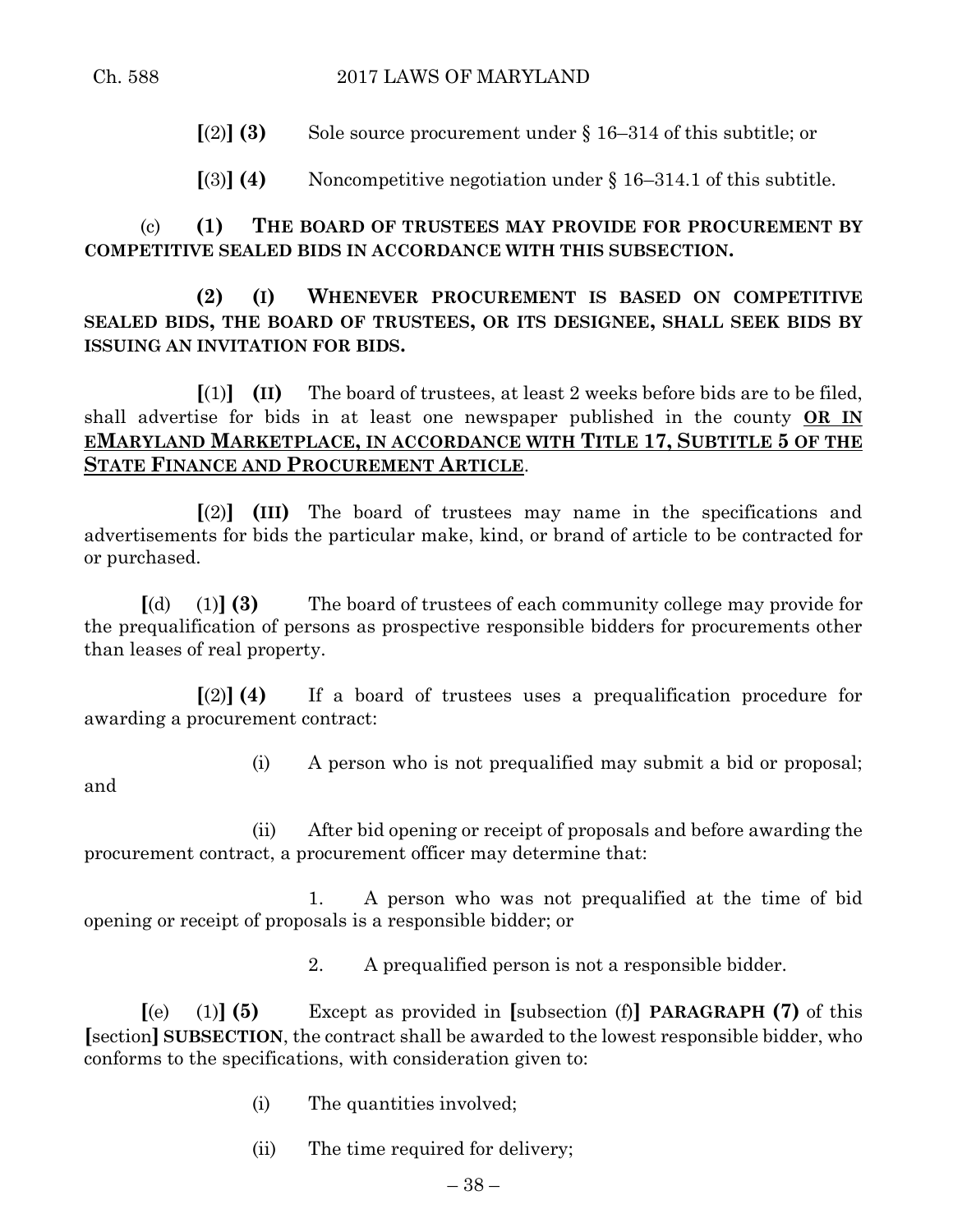- (iii) The purpose for which required;
- (iv) The competence and responsibility of the bidder; and
- (v) The ability of the bidder to perform the contract satisfactorily.

**[**(2)**] (6)** The board of trustees may reject any and all bids and readvertise for other bids.

**[**(f) (1)**] (7) (I)** In this **[**subsection**] PARAGRAPH**, the term "minority business enterprise" has the meaning stated in § 14–301 of the State Finance and Procurement Article.

**[**(2)**] (II)** In Montgomery County, by resolution and by implementing rules and regulations, the Board of Trustees of Montgomery Community College shall establish a mandatory minority business utilization program to facilitate the participation of responsible certified minority business enterprises in contracts awarded by the Board of Trustees of Montgomery Community College in accordance with competitive bidding requirements.

**[**(h)**] (D)** A contract entered into or purchase made in violation of this section is void.

16–313.

(a) (1) The board of trustees may provide for procurement by competitive sealed proposals in accordance with the provisions of this section.

(2) The board of trustees may adopt regulations to implement the provisions of this section.

(b) Competitive sealed proposals **[**may be used if:

(1) The procurement is for educational or consultant services;

(2) The procurement is for any building, improvement, equipment, or supplies and the board of trustees or its designee determines that specifications cannot be prepared that allow an award based on the lowest bid price, the lowest evaluated bid price, or the bid most favorable to the college; or

(3) The board of trustees or its designee determines that:

(i) The need to use a method other than competitive sealed bids is sufficiently compelling to override the general public policy that favors awarding procurement contracts on the basis of competitive sealed bids; and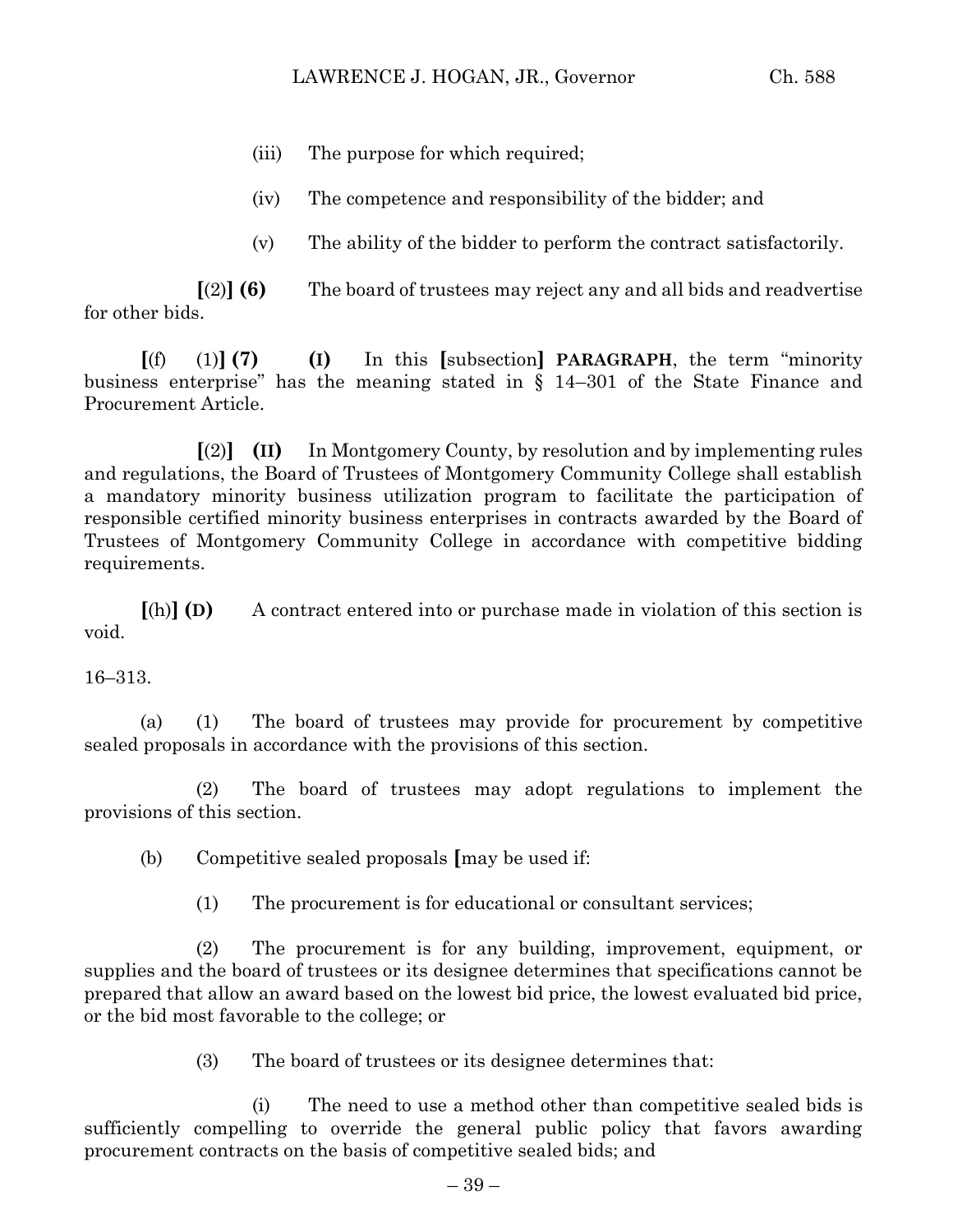(ii) The use of competitive sealed bidding for that procurement contract is not practicable or not advantageous to the college**] IS THE PREFERRED PROCUREMENT METHOD FOR EDUCATIONAL OR CONSULTANT SERVICES**.

(c) (1) Whenever procurement is based on competitive sealed proposals, the board of trustees or its designee shall seek proposals by issuing a request for proposals.

(2) A request for proposals shall include a statement of:

- (i) The scope of the procurement contract;
- (ii) The results to be achieved or services to be provided;

(iii) The factors, including price, that will be used in evaluating proposals; and

(iv) The relative importance of each factor.

(d) The board of trustees or its designee shall publish a request for proposals in the same manner as required for an invitation for bids.

(e) (1) After receipt of proposals but before the board of trustees awards the procurement contract, the board or its designee may conduct discussions with an offeror to:

- (i) Obtain the best price for the college; and
- (ii) Ensure full understanding of:
- 1. The requirements of the college as set forth in the request

for proposals; and

2. The proposal submitted by the offeror.

(2) If discussions are conducted, the board of trustees or its designee:

(i) Shall conduct the discussions in accordance with regulations adopted by the board;

(ii) Shall provide an opportunity to participate to each responsible offeror who submits a proposal that, in the judgment of the board or its designee, is reasonably susceptible of being selected for award;

(iii) Shall treat all of the responsible offerors fairly and equally;